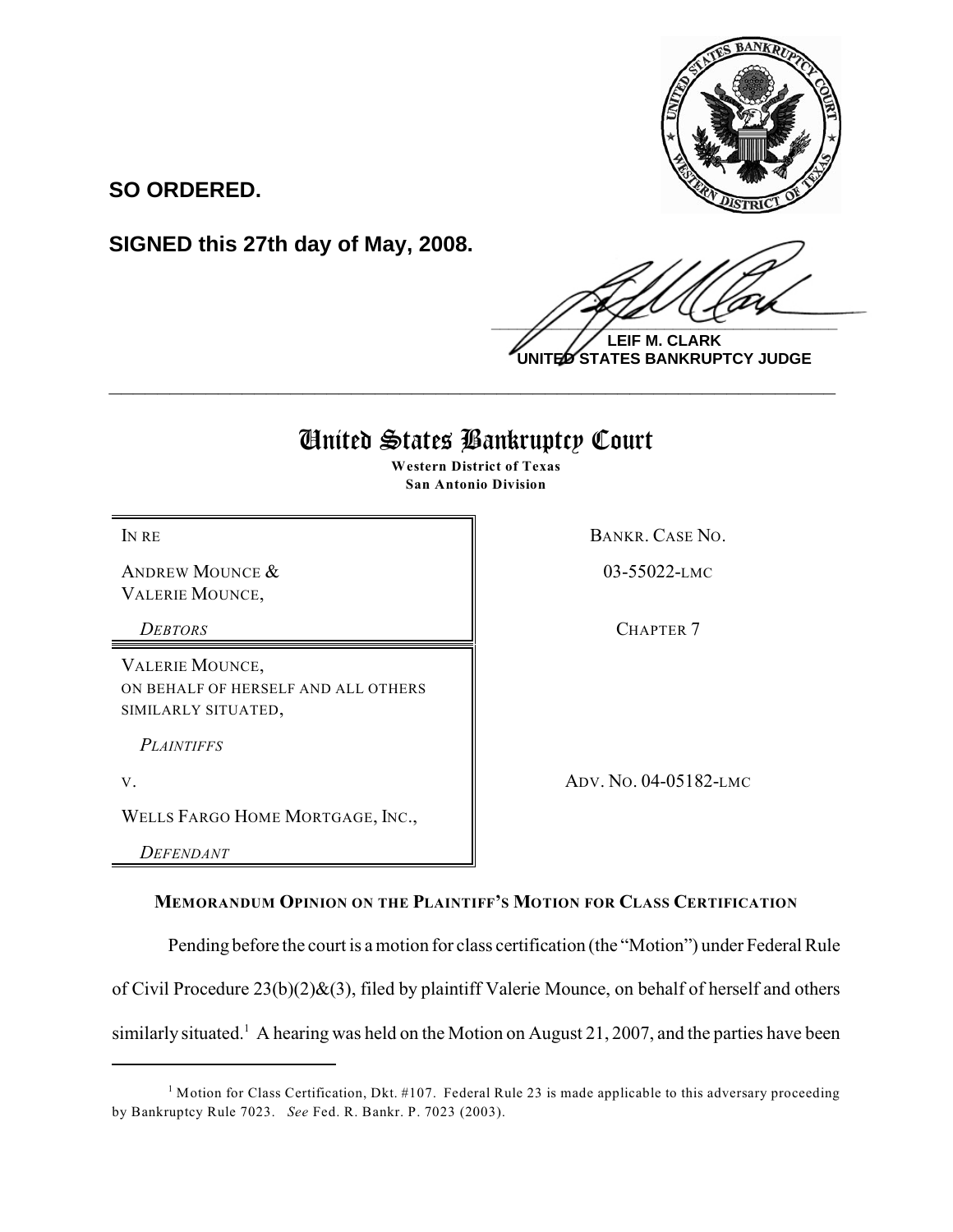given ample time to provide briefing on the issues presented in this case. Forthe reasons that follow, the motion will be granted in part and denied in part.

### **I. BACKGROUND**

The plaintiff is also a co-debtor in the related chapter 7 bankruptcy case, originally filed with her husband in 2003. She commenced this adversary proceeding on December 22, 2004, by filing a complaint against Wells Fargo Home Mortgage, Inc. ("Wells Fargo"). In her complaint, she asserts counts of Wells Fargo's alleged misrepresentations, breaches of contract, and coercion.<sup>2</sup> Before the commencement of this underlying bankruptcy case, Wells Fargo was the servicing agent for the plaintiff's home loan. At that time, she and her husband were current on their loan payments to Wells Fargo. Later, during the case, however, she and her husband fell behind on their mortgage payments, and Wells Fargo moved for relief from stay. That motion resulted in an agreed order between Wells Fargo and the plaintiff in which the plaintiff agreed to cure the post-petition arrearage and also agreed to pay "post-petition attorney's fees and costs incurred by [Wells Fargo] in bringing this [Lift Stay] Motion in the amount of \$600.00."<sup>3</sup> Ms. Mounce contends that she paid these fees and costs as directed by the terms of that agreed order. The subject of her complaint is that she says Wells Fargo misrepresented the amount of fees and costs that it *actually* incurred to the law firm of Brice, Vander, Linden & Wernick, P.C. ("Brice") for bringing the lift stay action, so that the "agreed order" directed her to pay more in fees than Wells Fargo had actually incurred. She adds that Wells

<sup>&</sup>lt;sup>2</sup> See Plaintiff's Second Amended Class Action Complaint ("Complaint"), Dkt. #103. The Complaint asserts a few causes of action in addition to these three counts. In light of the representations made by counsel that the plaintiff wishes to pursue certification only with regard to these three claims, however, the court will only address the plaintiff's claims for misrepresentation, breach of contract, and coercion. *See* Transcript of Hearing on Aug. 21, 2007 at 46:15-19 (Dkt. #125).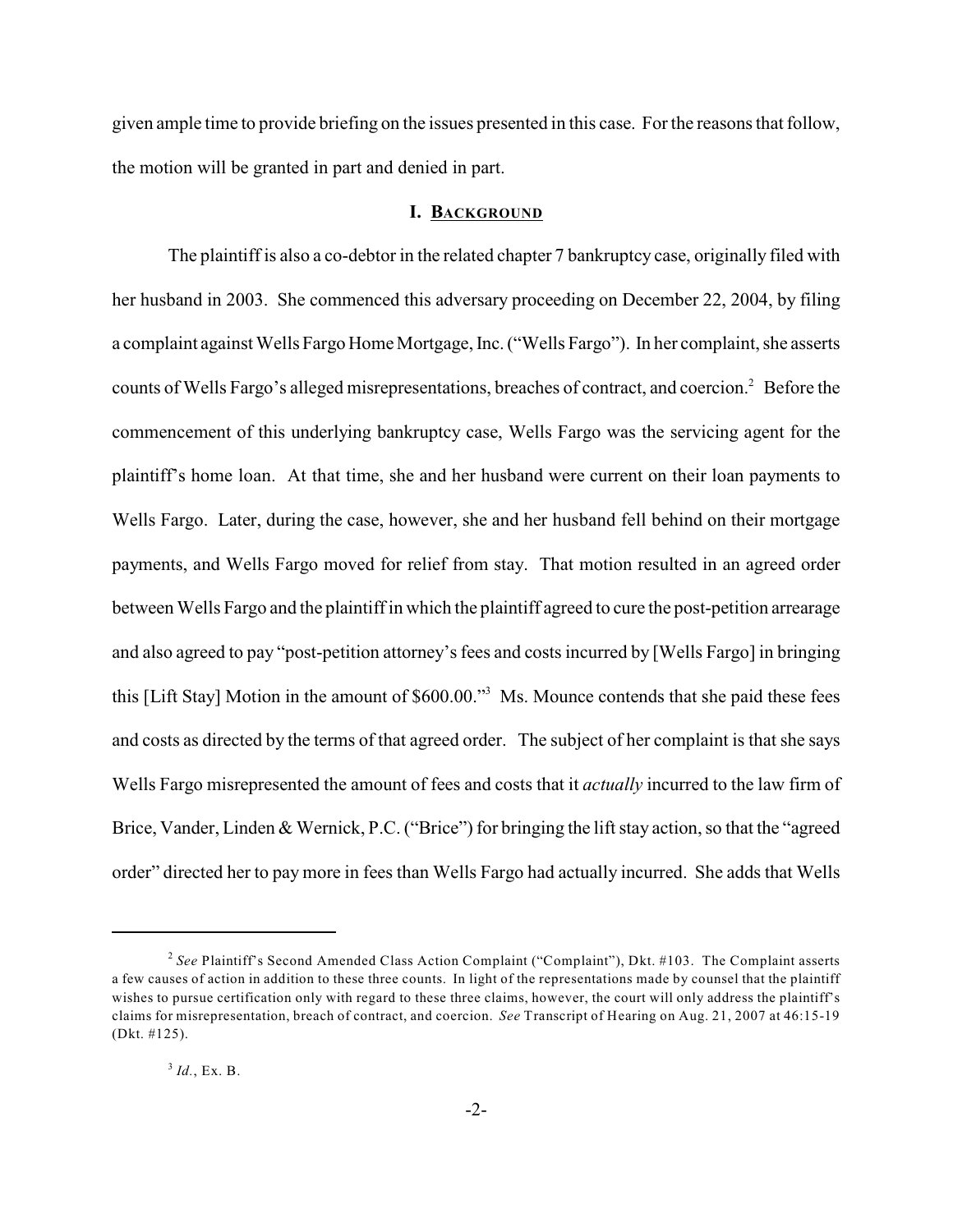Fargo declined to reimburse the fees she paid that exceeded the amount Wells Fargo actually incurred.

As the named plaintiff in this putative class action, Ms. Mounce contends that her dealings with Wells Fargo were not unique to her. In fact, she says, what happened in her case reflected Wells Fargo's standard practice, particularly for cases in which Brice represented Wells Fargo.<sup>4</sup> She has thus moved for certification of the *Relief From Stay Overcharge Class*, which is defined as follows:

All individuals:

- (1) who had or have a home mortgage loan serviced by Wells Fargo;
- (2) who filed for bankruptcy under chapter 7 or 13 in any judicial district in the state of Texas;
- (3) whose loan Wells Fargo referred to Brice, Vander, Linden & Wernick, P.C. for bankruptcy services;
- (4) against whom Wells Fargo filed a motion for relief from stay; and
- (5) from whom Wells Fargo demanded and/or collected fees and costs in connection with the motion for relief from stay

during a time period between the date five years prior to the filing of the First Amended Class Action Complaint<sup>5</sup> and the present.

*See* Motion, Dkt. #107.

Wells Fargo objects to the Motion, arguing first that there is no cognizable cause of action for coercion under federal or Texas law. Second, argues Wells Fargo, the proposed class cannot be certified under Federal Rule 23(b)(3) because an essential element of the plaintiff's fraud claim is detrimental reliance on Wells Fargo's alleged misrepresentations. Because reliance is a highly individualized issue, argues Wells Fargo, certification of this class would be inappropriate — a trial

<sup>&</sup>lt;sup>4</sup> The standardized nature of Wells Fargo's practice is crucial to the plaintiff's class complaint for reasons discussed later in this opinion.

The First Amended Class Action Complaint was filed on November 6, 2006. *See* Dkt. #73. <sup>5</sup>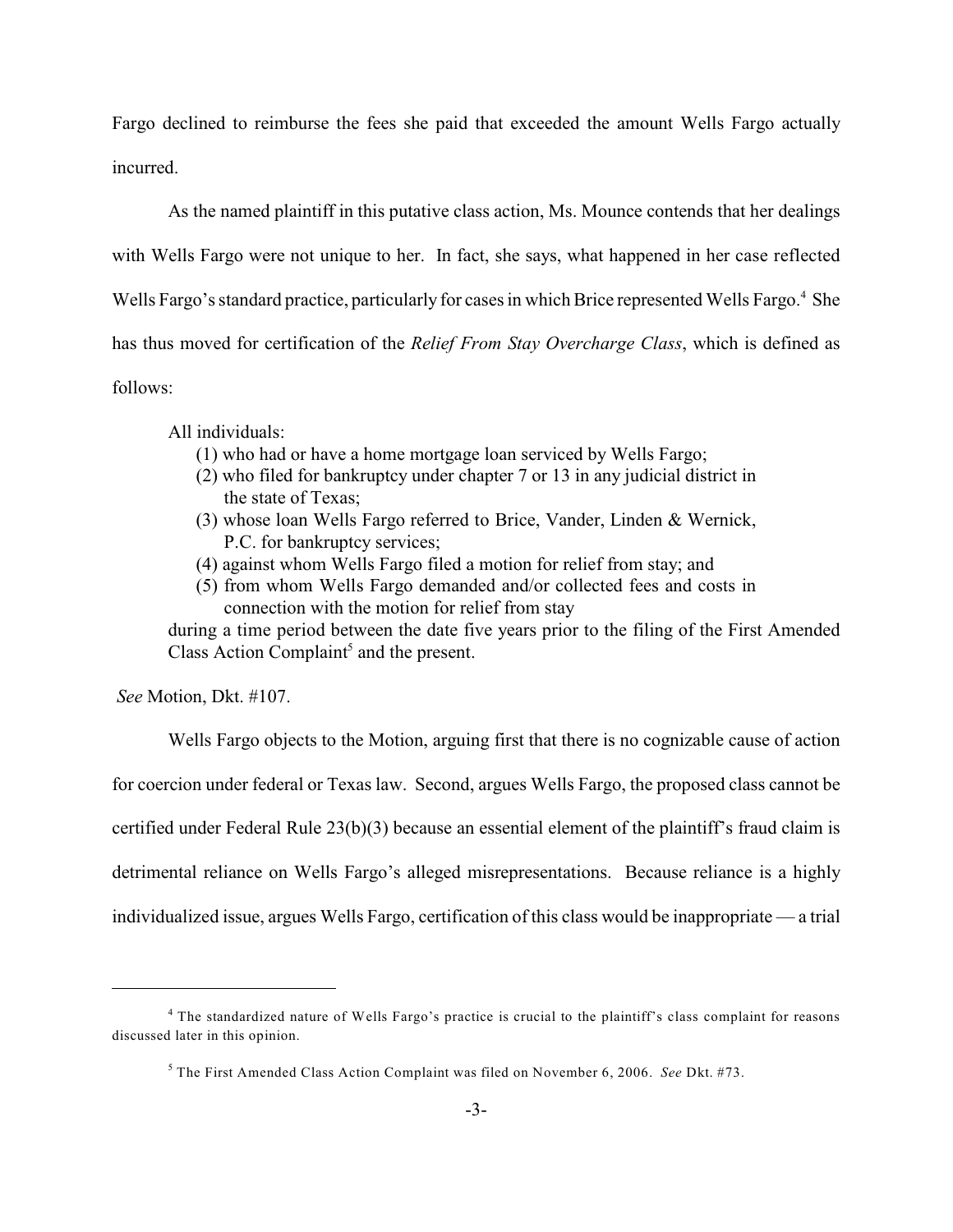on the merits of the class' claims would only degenerate into multiple separate trials. Wells Fargo's third argument is that the agreements between Wells Fargo and each putative class member are distinct, so there cannot be a common issue determinable on a class-wide basis. Finally, Wells Fargo contends, its defenses require the introduction of evidence pertaining to independent negotiations between Brice attorneys and individual class members. Because these negotiations are highly individualized issues, says Wells Fargo, its defenses will cause this class action to degenerate into multiple separate trials. This case thus cannot be certified under the federal rules and the applicable case law of this circuit, so the argument goes.

The plaintiff responds that there is only one real issue in this case, and that is whether Wells Fargo has over-charged putative class members for fees which were not actually incurred in the course of bringing Wells Fargo's motion forrelief from stay in each respective bankruptcy case. All other matters are common issues of law or fact, she argues, or may be determined on a class-wide basis. The relevant terms of each class member's loan documents are the same or substantially the same, and the terms of the orders lifting stay, or the agreed orders modifying stay, in each putative class member's bankruptcy case all required payment of the same \$600.00 fee as a standard fee, purportedly charged by Brice to Wells Fargo, and then allegedly passed on to the debtors via standard terms in the orders modifying or terminating the stay. According to Ms. Mounce**,** Wells Fargo *actually* incurred fees *less* than the number represented in each respective order. Ms. Mounce further contends that proof of class members' individual reliance on Wells Fargo's representations will not be necessary, because it may be established constructively, based on Brice's standardized lift stay practices and the bankruptcy courts' endorsements of those standardized forms of order submitted by Brice on behalf of Wells Fargo. As for damages, inequality in amounts alone does not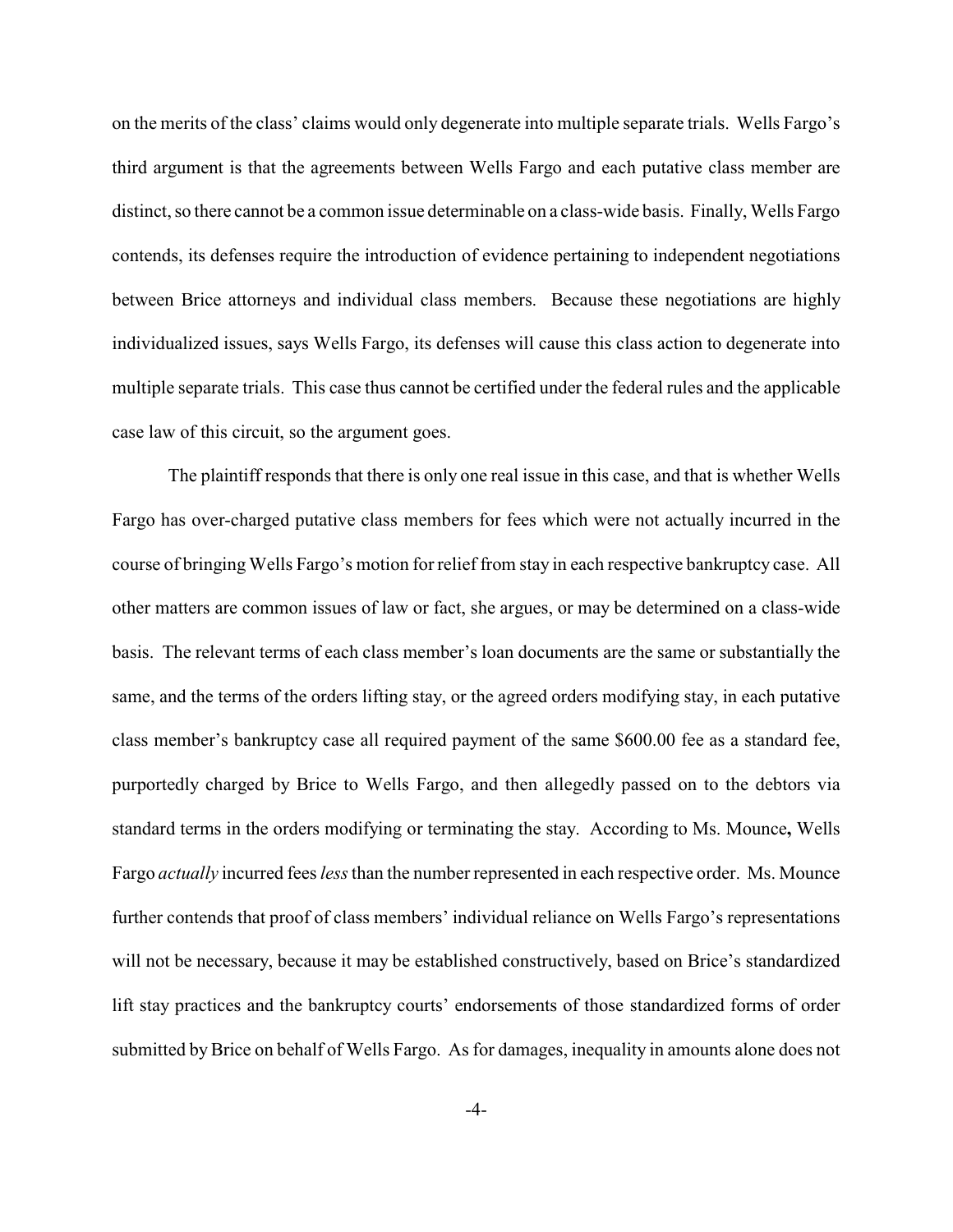mean that individual issues will predominate, argues the plaintiff, particularly when the calculation of damages will require the application of a simple formula. In this case, Ms. Mounce contends that the fees actually incurred by Wells Fargo can be obtained through discovery of Brice's invoices and then easily determined class-wide without introducing evidence from each putative class member.

For the reasons set out in greater detail in this opinion, the court finds that class certification *is* appropriate under Rule 23(b)(3).

# **II. JURISDICTION**

The court finds that the matters asserted in this adversary proceeding could arise only in the context of a case under title 11, and so this court has subject matter jurisdiction over this proceeding. 28 U.S.C. § 1334(b). For that reason, and because the claims asserted against Wells Fargo affect creditor-debtor relationships, this adversary proceeding is a core proceeding such that this court may hear and make final determinations on the merits of the claims asserted. *See Geruschat v. Ernst & Young, LLP (In re Seven Fields Dev. Corp.),* 505 F.3d 237, 263 (3d Cir. 2007) ("Because we have concluded that the bankruptcy and district courts correctly found 'arising in' core jurisdiction so that the 'close nexus' test did not apply, we need not resolve the issue appellants raise relating to the applicability of the 'close nexus' test in the 'related to' post-confirmation context."); 28 U.S.C. §§ 157(b)(1)&(2)(O). This matter is an adversary proceeding under Bankruptcy Rule 7001(1),<sup>6</sup> and so the court applies Part VII of the Federal Rules of Bankruptcy Procedure to the present matter. Venue is also proper under section 1409(a) of title 28.

 $6$  "[A] proceeding to recover money or property, other than a proceeding to compel the debtor to deliver property to the trustee, or a proceeding under § 554(b) or § 725 of the Code, Rule 2017, or Rule 6002." Fed. R. Bankr. P. 7001(1).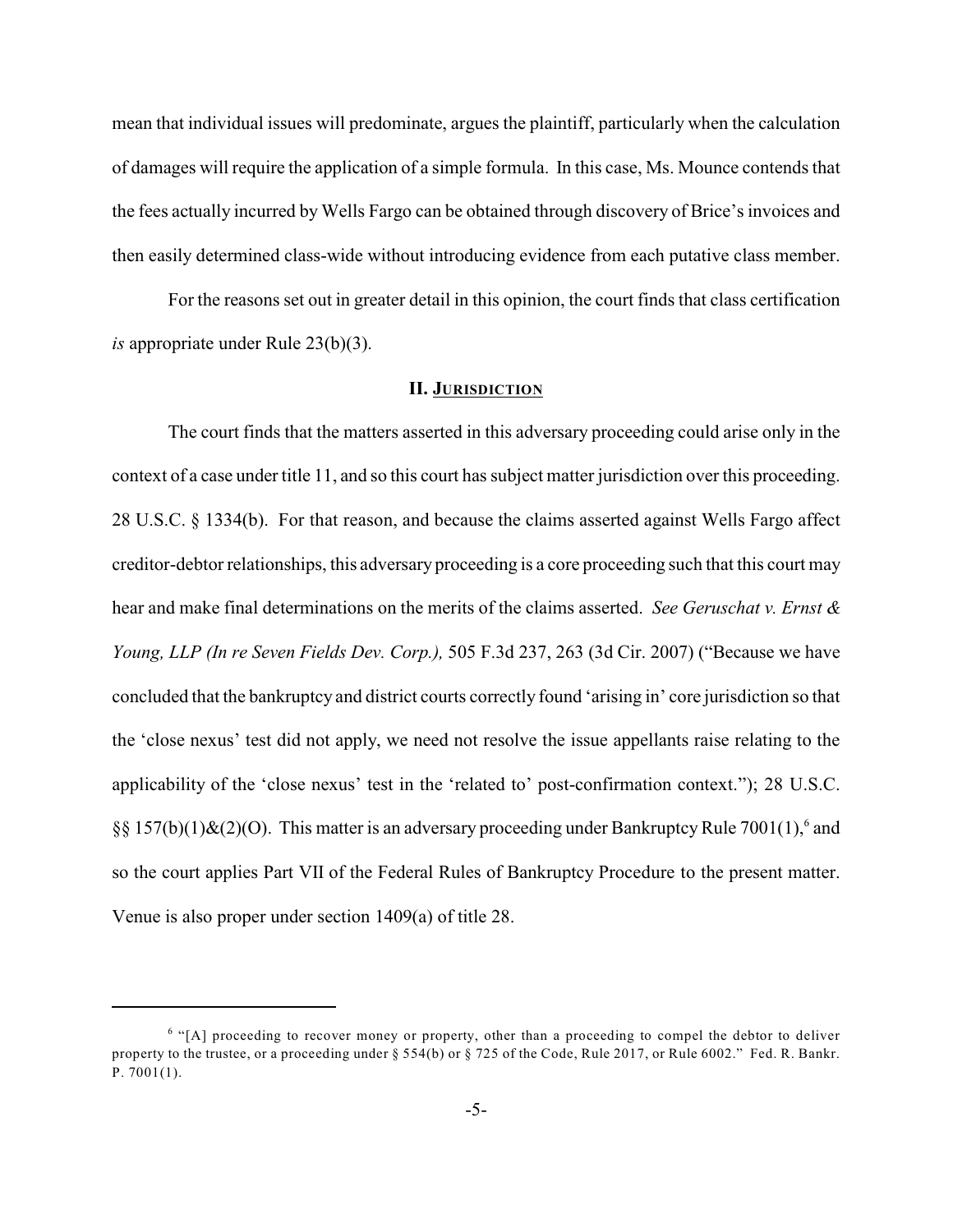### **III. DISCUSSION**

# *A. Coercion Claim*

The plaintiff asks for class certification on three causes of action: breach of contract, misrepresentation, and coercion. As a threshold matter, the court could find no authority, nor could the plaintiff cite any, for the recognition of the coercion theory as an independent cause of action under either Texas or federal law. The plaintiff offers, at best, the argument that coercion "is associated with a breach of contract cause of action."<sup>7</sup> The plaintiff in effect argues that by the simple *fiat* of Wells Fargo's superior bargaining power, the putative class members have a separate and distinct cause of action against Wells Fargo. While unequal bargaining power may lend itself to certain contractual defenses, this court declines to create such a new, independent cause of action not previously recognized by the Fifth Circuit or the Supreme Court of Texas. As it would be improper to certify a class action under a legal theory which is not cognizable under applicable state and federal law, this court cannot grant the plaintiff's motion as to this particular claim. The plaintiffs' remaining causes of action — breach of contract and negligent misrepresentation (or fraud) — are cognizable under Texas jurisprudence. The court will discuss class certification under these two remaining theories. While Texas substantive law will apply to the plaintiff's remaining claims,<sup>8</sup> class certification is a matter of federal procedure and thus is governed by Rule 23 of the Federal Rules of Civil Procedure. *See Erie R. Co. v. Thompkins,* 304 U.S. 64, 78, 58 S.Ct. 817, 822, 82 L.Ed. 1188 (1938); *Hanna v. Plumer,* 380 U.S. 460, 463-64, 85 S.Ct. 1136, 1140, 14 L.Ed.2d 8 (1965); *see generally* 19 WRIGHT, MILLER & COOPER, FEDERAL PRACTICE &

 $7$  Transcript at 48:8-19.

<sup>&</sup>lt;sup>8</sup> This point is relevant for reasons discussed later in this opinion.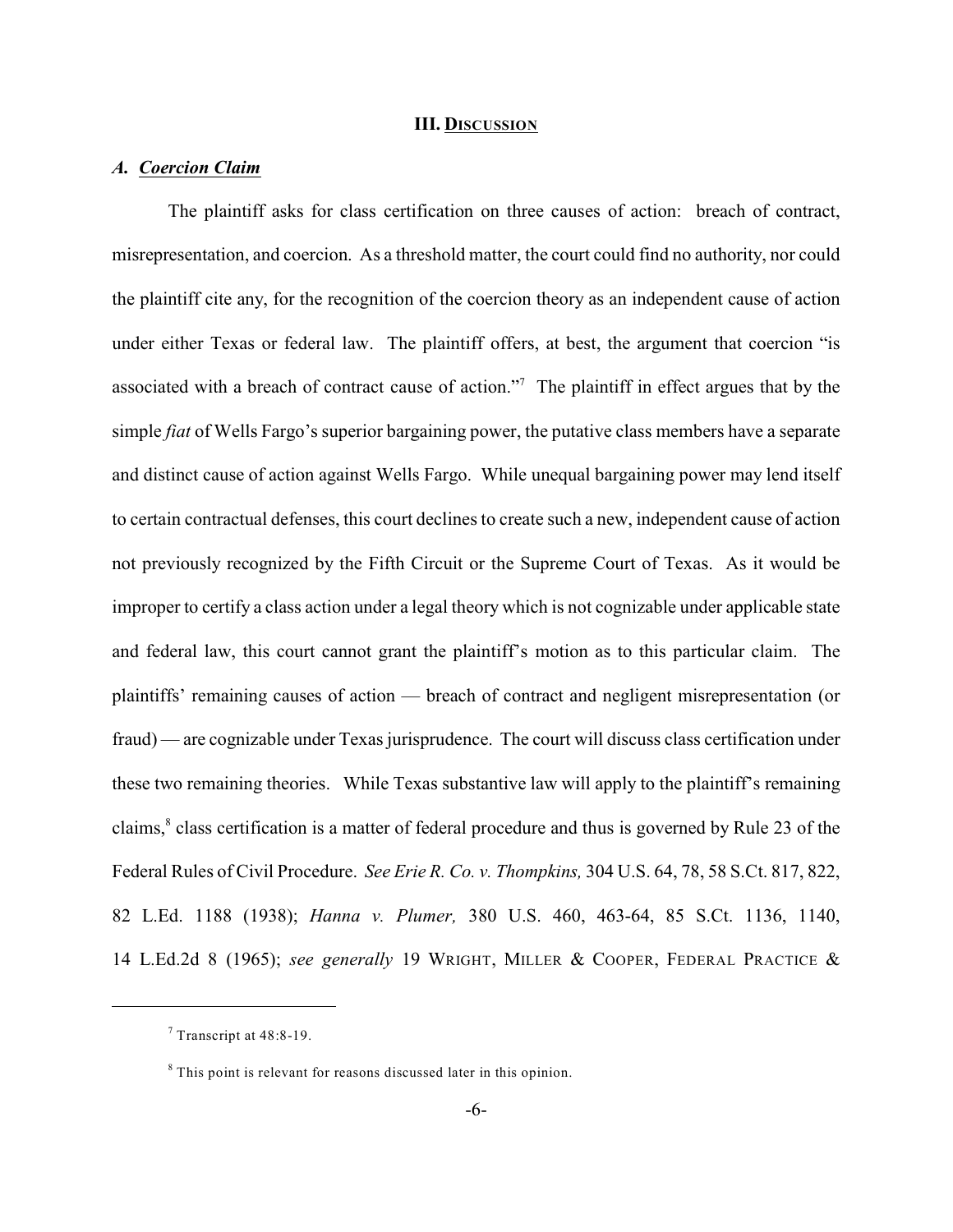PROCEDURE 2D *Jurisdiction* §§ 4501-08 (2008). We turn next to that rule.

# *B. The Standards of Rule 23*

To certify a class in a federal court, the plaintiff must demonstrate that the proposed class meets certain criteria. First, the plaintiff must demonstrate the proposed class meets the four prerequisites of Rule  $23(a)$ . Those prerequisites are: (1) "numerosity" — the class is so numerous that joinder of all members is impracticable; (2) "commonality" — there are questions of law or fact common to the class; (3) "typicality" — the claims or defenses of the representative parties are typical of the other putative class members; and (4) "adequacy of representation" — the representative parties will fairly and adequately protect the interests of the putative class members. Fed. R. Civ. P. 23(a). If the class meets all four of these prerequisites, the class may be certified if it also qualifies as one of the three types of class actions maintainable under Rule 23(b). The plaintiffs in this case seek certification under subsections (b)(2) and (b)(3). We begin with the prerequisites.

# *1. Numerosity (a)(1)*

In finding a class to be sufficiently numerous under Rule  $23(a)(1)$ , a court must consider the size of the class, the ease of identifying its members and of determining their addresses, the best method of contacting them if joined, and their geographic dispersion. *See Garcia v. Gloor*, 618 F.2d 264, 267 (5th Cir. 1980) (citing 7 C. WRIGHT & A. MILLER, FEDERAL PRACTICE AND PROCEDURE *Civil* § 1762 (1972)). "The basic question is practicability of joinder, not number of interested persons *per se*." *Id.*; *see, e.g., In re Talbert*, 347 B.R. 804, 808-09 (Bankr. E.D. La. 2005) (finding

<sup>&</sup>lt;sup>9</sup> The actual rule applicable to the plaintiff's motion is Bankruptcy Rule 7023. That rule merely incorporates and makes applicable Federal Rule of Civil Procedure 23 in adversary proceedings such as this one. Fed. R. Bankr. P. 7023. For that reason, the remainder of this opinion focuses on Rule 23 of the Federal Rules of Civil Procedure itself.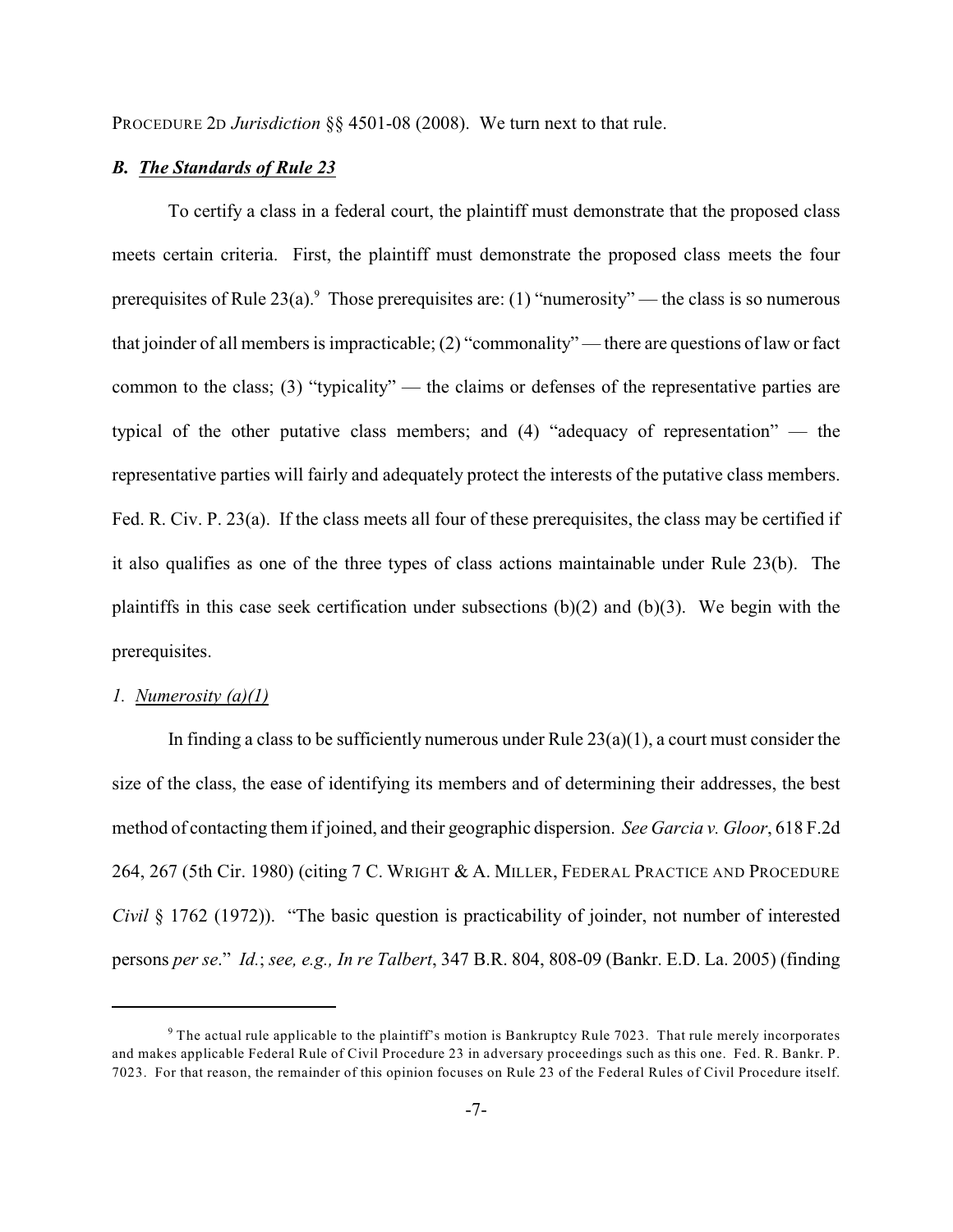88 members to be sufficiently numerous). The plaintiffs in this case estimate the proposed class to contain somewhere between 91 and 400 members spread throughout the four judicial districts in Texas. Joinder of this many class members over such a vast geographical area would be difficult, if not impossible, without the tools available to a class action. By means of a class action, the class may make use (through discovery) of Wells Fargo's records to locate and contact the putative class members. Without a class action, at best, the plaintiffs could use electronic filing systems from the bankruptcy courts, but those filing systems are not so easily searched and may not contain the current addresses and contact information for potential class members. Wells Fargo, as the loan servicing agent, would be more likely to have up-to-date records. The state of Texas contains four federal judicial districts, each of which maintains its own filings independently of the other three districts. The court is satisfied that joinder would be impracticable without the means of a class action. The numerosity requirement of Rule 23(a)(1) is thus satisfied in this case.

# *2. Commonality (a)(2)*

"The test for commonality is not demanding and is met 'where there is at least one issue, the resolution of which will affect all or a significant number of the putative class members.'" *Mullen v. Treasure Chest Casino, LLC*, 186 F.3d 620, 625 (5th Cir.1999) (quoting *Lightbourn v. County of El Paso,* 118 F.3d 421, 426 (5th Cir.1997)). "A question is not common, by contrast, if its resolution 'turns on a consideration of the individual circumstances of each class member.'" *Thorn v. Jefferson-Pilot Life Ins. Co.*, 445 F.3d 311, 319 (4th Cir. 2006) (quoting 7AC.WRIGHT, A. MILLER & M. KANE, FEDERAL PRACTICE AND PROCEDURE § 1763 (3d ed.2005)). To further analyze this element, we must look to the two remaining claims: breach of contract and misrepresentation.

For the breach of contract claims, we need to know whether the putative class members were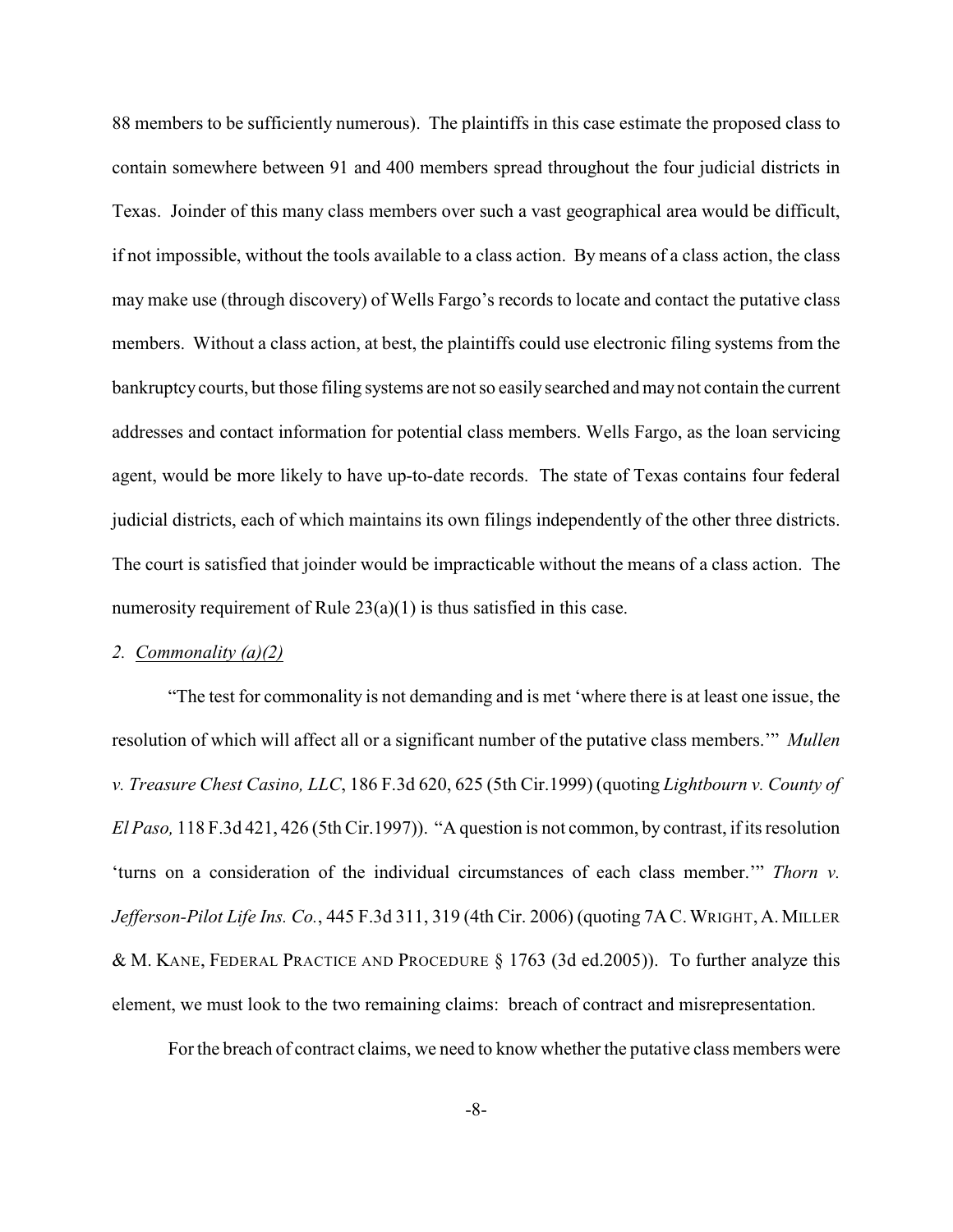parties to essentially the same contract with respect to the allocation of Wells Fargo's legal fees to their accounts. The construction of the loan agreements makes for one legal issue that would "affect all or a significant number of the putative class members." *See Mullen,* 186 F.3d at 625. The evidence in the record supports a finding that the contracts of the putative class members are substantively identical — the operative language in each class member's loan documents purports to allow the charge of "necessary and proper" legal fees incurred by the lender in enforcing its rights in the property. Likewise, the fee charged by Wells Fargo in each case was \$600.00. Those charges were then authorized by essentially identical (standardized) language in the orders on Well Fargo's motions for relief from stay. The only real questions that the court will need to resolve at trial on the breach of contract cause of action are whether the operative language in the putative class members' contracts in fact authorized the fees that were charged, and whether those charges were actually necessary and proper in light of the agreements between Wells Fargo and the putative class members. As a result, there are clear, common issues which will affect the outcome for most, if not all, of the putative class members' claims. The court thus concludes that the commonality prerequisite is met.<sup>10</sup>

Turning to the misrepresentation or fraud claim, the common issue here is whether Wells Fargo misrepresented its actual attorneys' fees in the orders resolving the motions for relief from stay. The representations were made by Wells Fargo *to a bankruptcy court* and to the putative class members (the debtors) as part of a *standardized* practice. The fees were incurred by the same law firm and billed to Wells Fargo, and the agreed orders between Wells Fargo and the putative class

<sup>&</sup>lt;sup>10</sup> Whether there are individual issues with respect to the breach of contract claim that may predominate over these common issues is an issue with maintainability under Rule 23(b)(3) and will be discussed *infra*.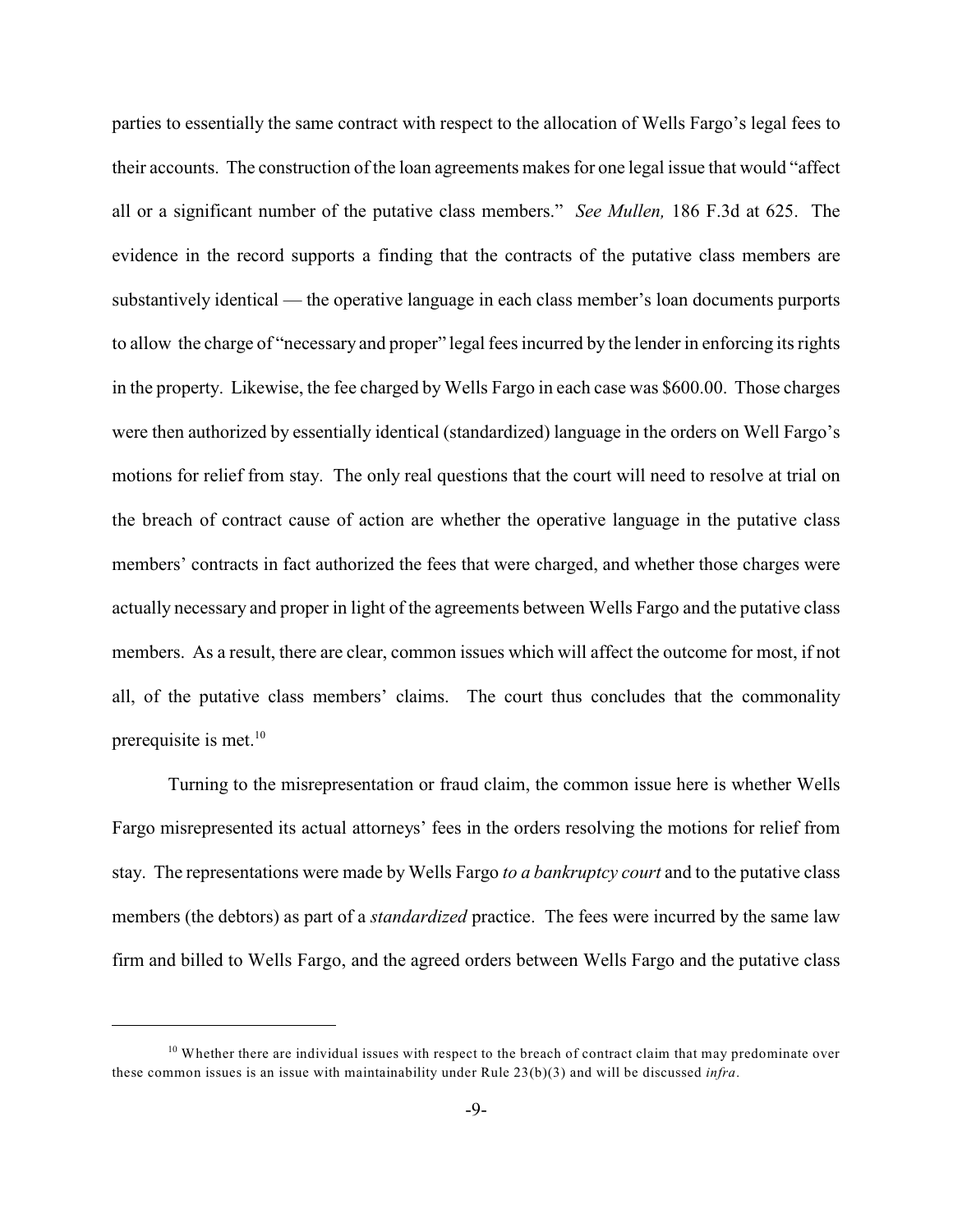members contained essentially identical terms regarding attorneys' fees incurred in bringing the motions.<sup>11</sup> These facts raise several common issues which affect the class as a whole. Wells Fargo argues that a finding of fraud will turn on the reliance of each putative class member. That argument, however, does not address whether commonality exists for the purposes of Rule 23(a)(2). Instead, Wells Fargo's argument goes to whether common issues *predominate* over the individual ones, an argument against the maintainability of a class action under Rule 23(b)(3). The court addresses the requirements of Rule  $23(b)(3)$  in detail later in this opinion.<sup>12</sup> For the purposes of commonality, however, it is clear that at least one common question of law or fact exists which will affect the outcome of the plaintiff's claims under both remaining theories. This prerequisite is met.

### *3. Typicality (a)(3)*

The question for the purposes of the typicality prerequisite of Rule  $23(a)(3)$  is whether the plaintiff's claims are typical of the claims of the putative class members. The focus of this analysis should be on "whether the named representatives' claims have the same essential characteristics as the claims of the class at large," even if there are *some* factual distinctions between the claims of the named plaintiffs and the putative class members. *See Retired Chicago Police Ass'n v. City of Chicago,* 7 F.3d 584, 596-97 (7th Cir. 1993) (quoting *De La Fuente v. Stokely-Van Camp, Inc.*, 713 F.2d 225, 232 (7th Cir. 1983)).

 $11$  Over the years, mot of the players in the consumer bankruptcy practices — secured creditors and their lawyers on the one hand, and consumer debtors and their lawyers on the other hand — have developed standardized terms for use in the resolution of stay relief motions. The language that has developed over several years of practice and tens of thousands of cases has become, for all intents and purposes, boilerplate. In motions for relief involving mortgages, virtually all agreed orders include a standard provision requiring, as part of the debtor's cure of her mortgage arrears, that the debtor also pay the lender's legal fees incurred in bringing the motion.

 $12$  Wells Fargo also contends that determination of damages for each putative class member will require proof from each individual. Again, such an argument goes not to commonality under Rule 23(a)(2), but to whether a class action is maintainable under Rule  $23(b)(3)$  — that is, whether these common questions of law or fact predominate the issues which vary from class member to class member. As this opinion discusses below, the plaintiff's proposed damage model resolves the need for individual evidence of damages.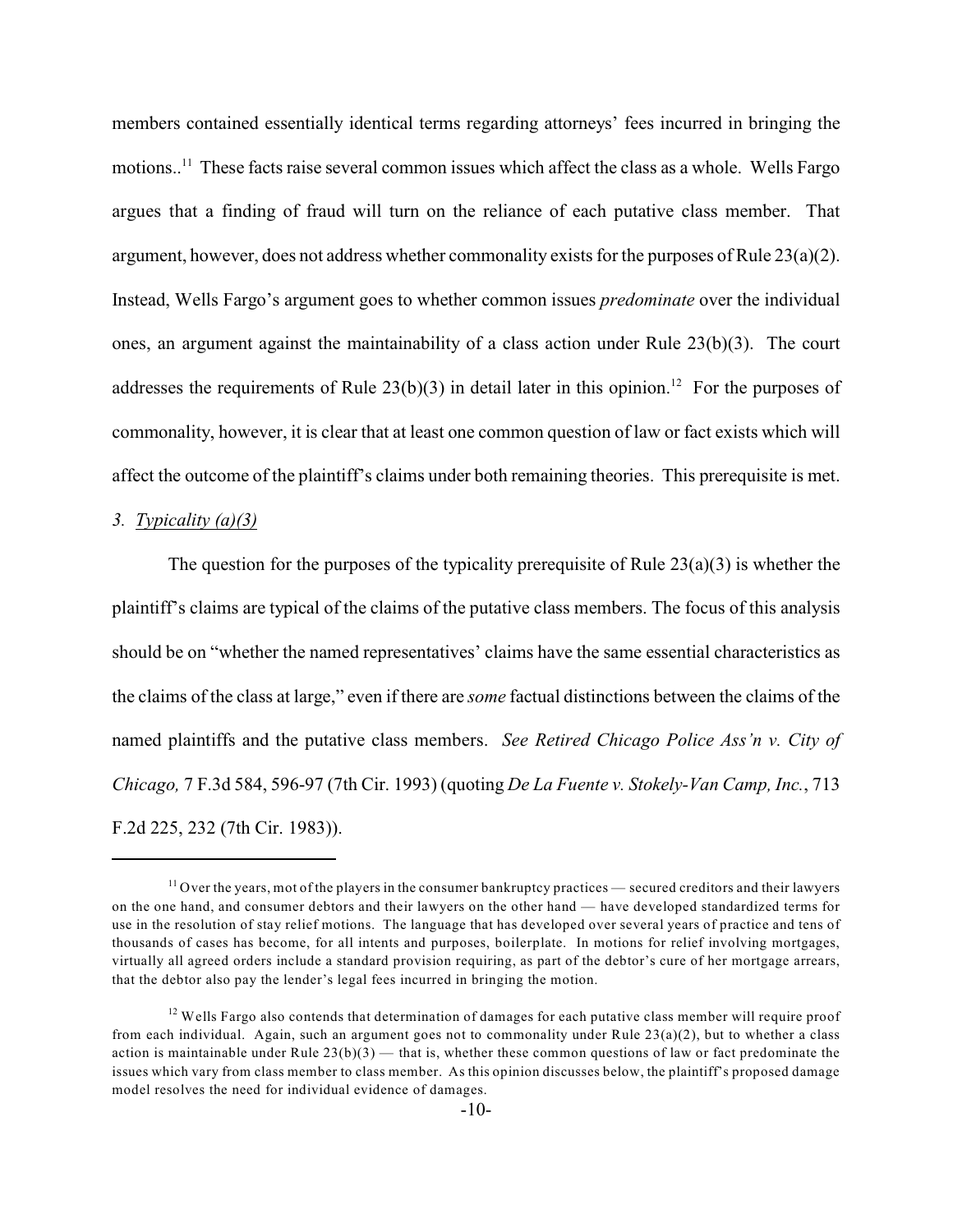Ms Mounce has shown that she was a party to a loan agreement that was in a form typical of the class — that is, a home mortgage loan serviced by Wells Fargo and referred to Brice for legal services upon a debtor's default. Like the putative class members, Ms. Mounce too filed a bankruptcy petition in a Texas bankruptcy court. Wells Fargo filed a motion to lift stay in her proceeding. Ms. Mounce then consented to an agreed order, and that agreed order contained a representation that Wells Fargo incurred \$600.00 in legal fees to prosecute the relief from stay motion which Ms. Mounce was then ordered to pay. The plaintiff has also presented evidence that Brice billed Wells Fargo an amount less than \$600.00 for prosecuting the motion. Ms. Mounce's claim thus appears to be the *very definition* of the proposed class.

Wells Fargo argues, however, that the plaintiff was a chapter 7 debtor, and so her claims cannot be typical of the claims held by putative class members who were chapter 13 debtors. That argument is simply without merit. The lift stay proceedings and relevant law are virtually identical between these two chapters. Other than the fact that seven does not equal thirteen, Wells Fargo offers no substantive legal reason why Ms. Mounce's being a chapter 7 debtor would result in anything atypical of a chapter 13 debtor in the context of a motion for relief from stay. Wells Fargo also argues that "each putative class member's situation is completely different and unique."<sup>13</sup> Besides being redundant, the statement is conclusory. Wells Fargo fails to explain *how* each situation is different. And, even assuming that situations may differ among the putative class members, such an argument would go to *commonality*, not *typicality*. Based on the facts described above and the class definition, the court concludes that Ms. Mounce's claims have the same essential characteristics of the class at large, and the typicality prerequisite is satisfied.

 $13$  Wells Fargo's Response, at 8.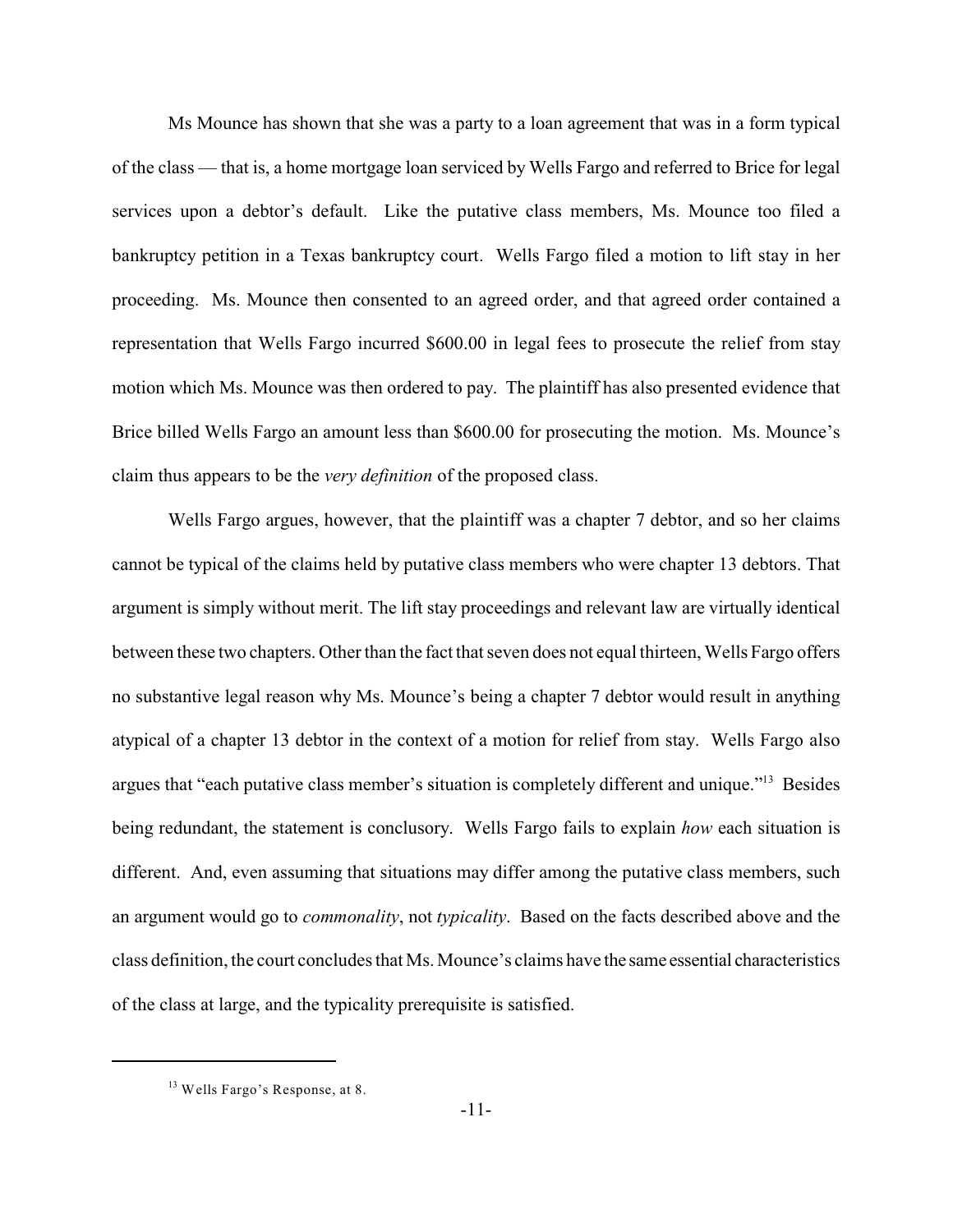# *4. Adequacy of Representation (a)(4)*

Wells Fargo does not contest that the representative parties would adequately represent the putative class members, and the court finds no basis for such a challenge. The named plaintiff and her attorneys of record are knowledgeable of the facts and the law and will more than adequately represent the unnamed class members. The court is satisfied that this last prerequisite is met.

# *C. Maintaining a Class under Rule 23(b)*

Having found all four prerequisites of subsection (a) to be met, the court next turns to the types of class actions which may be maintained under Rule 23(b). The rule lists three types of actions. The plaintiff does move for certification under Rule 23(b)(1), which leaves the possibility of maintaining the class under Rule  $23(b)(2)$  or  $(b)(3)$ . A class may be maintained under Rule 23(b)(2) if "the party opposing the class has acted or refused to act on grounds that apply generally to the class, so that final injunctive relief or corresponding declaratory relief is appropriate respecting the class as a whole." Fed. R. Civ. P. 23(b)(2). A class may be maintained under Rule  $23(b)(3)$  upon a finding by the court "that the questions of law or fact common to class members predominate over any questions affecting only individual members, and that a class action is superior to other available methods for fairly and efficiently adjudicating the controversy." *Id.* 23(b)(3).

# *1. Injunctive or Declaratory Relief Under Rule 23(b)(2)*

It is unclear just what declaratory relief the plaintiff requests in her class action complaint. She suggests that "overcharging for attorney's fees and costs against plaintiffs and class members is improper." Well, yes. Overcharging is improper, but the putative class members do not require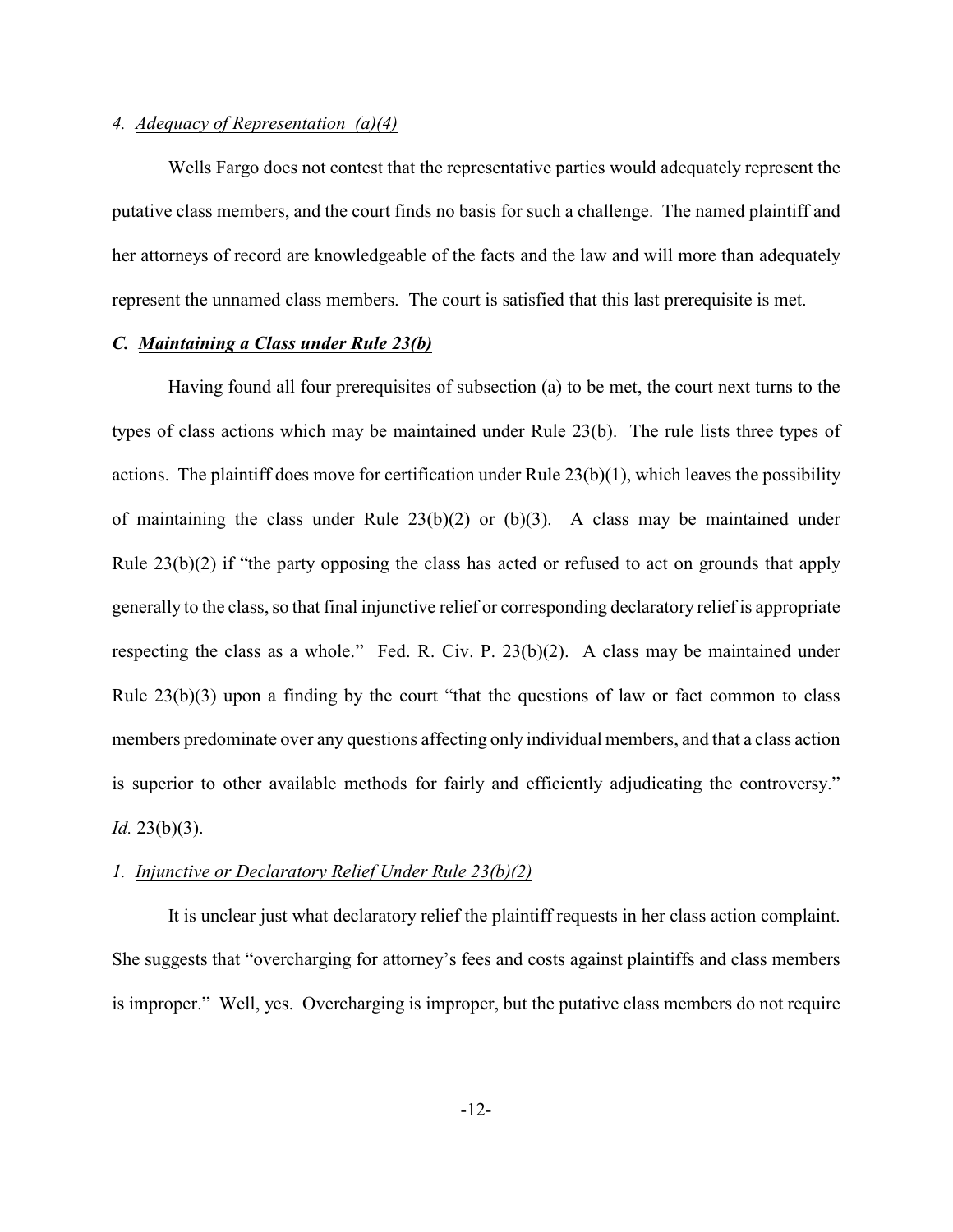an order of this court to change that dilemma.<sup>14</sup> The plaintiff also seeks "an end to the ongoing practices," and "reformation of class members' accounts and restitution of improper charges." The court can quickly dispense with the latter remedies — "reformation of accounts" and restitution. These claims are simply a request for money judgment. Class actions seeking monetary damages may be maintained under Rule 23(b)(2), but *only* "so long as the predominant relief sought is injunctive or declaratory." *See Allison v. Citgo Petroleum*, 151 F.3d 402, 411 (5th Cir. 1998) (adopting this intermediaryapproach along with nearly everyother circuit, but noting that *Ticor Title Ins. Co. v. Brown,* 511 U.S. 117, 121, 114 S.Ct. 1359, 1361, 128 L.Ed.2d 33 (1994) casts doubt on the proposition that class actions seeking *any* monetary damages can be certified under Rule  $23(b)(2)$ ).

The court is convinced that the final relief sought through the proposed class action is *not* predominantly injunctive or declaratory. Restitution and reformation of the plaintiffs' and putative class members' accounts are the predominant remedy sought here, and they are predominantly monetary in nature.

The claim for "an end to ongoing practices" may seem, on its face, to request relief that is injunctive or declaratory in nature.<sup>15</sup> But when one digs a little deeper into that request, it becomes clear that what the plaintiff seeks is an order protecting *future* debtors. That sort of relief would not benefit the class members as a whole. Indeed, it would not benefit *any* of the members of the class as it has been defined. The proposed class includes those who have *already* been damaged by Wells

 $<sup>14</sup>$  Moreover, the complaint does not appear to state a cause of action by which this court could enjoin Wells</sup> Fargo from overcharging its customers.

<sup>&</sup>lt;sup>15</sup> See Transcript at 52:9-10 ("Ms. Kavanagh: Well, the – the damages here happened to Ms. Mounce, as well. And Ms. Mounce wants [Wells Fargo's conduct] to stop going forward so that other similarly situated debtors do not face what she was facing.").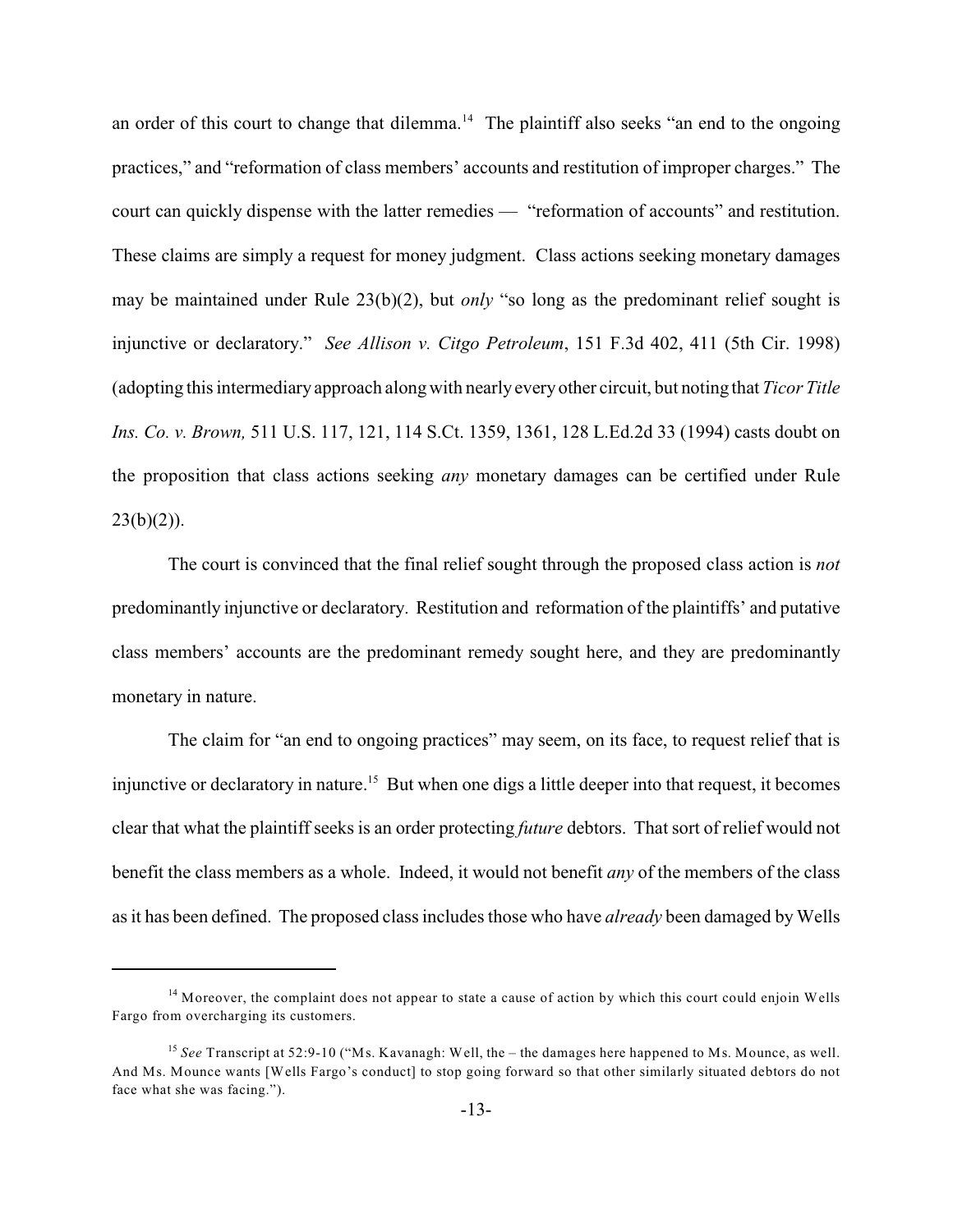Fargo's alleged conduct. The class does not include, however any *future* Wells Fargo customers who later file for bankruptcy. These potential victims have not yet filed for bankruptcy, have not yet had their cases referred to Brice, have not yet had lift-stay motions brought against them, and have not yet had to comply with orders modifying stay. In other words, the beneficiaries of the plaintiffs' requested injunctive relief — these *potential* victims — would not even be members of the class as it has been defined. Putting an end to this practice would benefit only *non*-class members. All that is left of the plaintiff's requested relief, then, are monetary damages, which makes certification under Rule 23(b)(2) inappropriate under the circumstances. The court thus concludes that the proposed class may not be certified under Rule 23(b)(2).

### *2. Predominance and Superiority of Rule 23(b)(3)*

Certification under Rule 23(b)(3) is generally regarded as the default rule for certification. This provision "was intended to dispose of all other cases in which a class action would be 'convenient and desirable,' including those involving large-scale, complex litigation for money damages." *Allison,* 151 F.3d at 412-13 ("Rule 23(b)(3) is the appropriate means of class certification when monetary relief is the predominant form of relief sought and the monetary interests of class members require enhanced procedural safeguards."). To certify a class under Rule 23(b)(3), the court must determine whether: (i) the common issues predominate over the individual issue, and (ii) a class action would be superior to other available methods for fairly and efficiently adjudicating the controversy. Fed. R. Civ. P. 23(b)(3). "The predominance and superiority requirements are 'far more demanding' than is rule 23(a)(2)'s commonality requirement." *O'Sullivan v. Countrywide Home Loans, Inc.*, 319 F.3d 732, 738 (5th Cir. 2003) (citing *Amchem Prods. v. Windsor,* 521 U.S. 591, 624, 117 S.Ct. 2231, 138 L.Ed.2d 689 (1997)).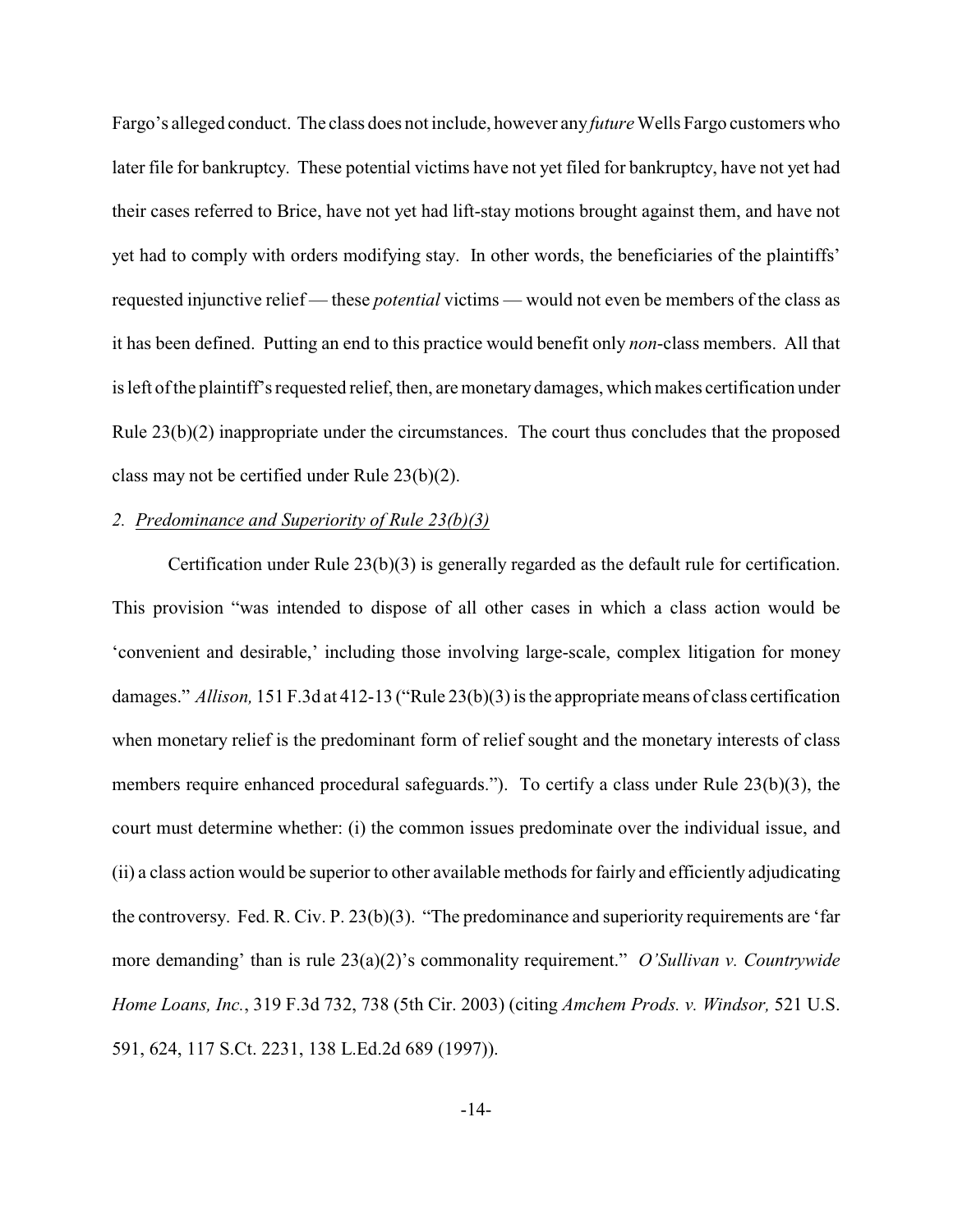Rule 23(b)(3) contains a list of factors which the Advisory Committee considered to be pertinent to a court's analysis under that provision. Those factors are as follows:

- (A) the class members' interests in individually controlling the prosecution or defense of separate actions;
- (B) the extent and nature of any litigation concerning the controversy already commenced by or against members of the class;
- (C) the desirability or undesirability of concentrating the litigation of the claims in the particular forum; and
- (D) the likely difficulties in managing a class action.

Fed. R. Civ. P. 23(b)(3). The first three factors all favor certification of this class. First, there is a very small monetary return for individual class members. Ms. Mounce estimates the damages to be less than one hundred dollars per class member, on average. Second, this litigation has been pending before this court for several years, and there has already been a fair amount of discovery completed. The court is unaware of any other outstanding suits by putative class members under this theory.<sup>16</sup> Third, litigation in this forum would be desirable. The damages requested allegedly arose in bankruptcy cases during the resolution of relief from stay motions based on allegedly false representations made by Wells Fargo to various bankruptcy courts in this state. The wrongful conduct which the plaintiff alleges to have injured putative class members is, for all intents and purposes, the same in each respective case. More importantly, though, the small size of the individual recoveries — an average of less than \$100 per class member, if the plaintiff's estimations are correct — makes the concentration of the litigation in a single forum *substantially* more desirable, an important factor in determining whether a class may be maintained under Rule 23(b)(3).

The fourth and final factor requires the court to consider the difficulties that are likely to arise

<sup>&</sup>lt;sup>16</sup> Wells Fargo, or one of its affiliates, has become the subject of many unrelated class actions. *See* Rachel Sams, *Wells Fargo Faces Another Baltimore Housing Lawsuit*, BALTIMORE BUS. J. (Jan. 11, 2008), *available at* http://www.bizjournals.com/baltimore/stories/2008/01/14/story16.html (last visited Apr. 14, 2008). Those cases have no bearing on this court's decision in this matter.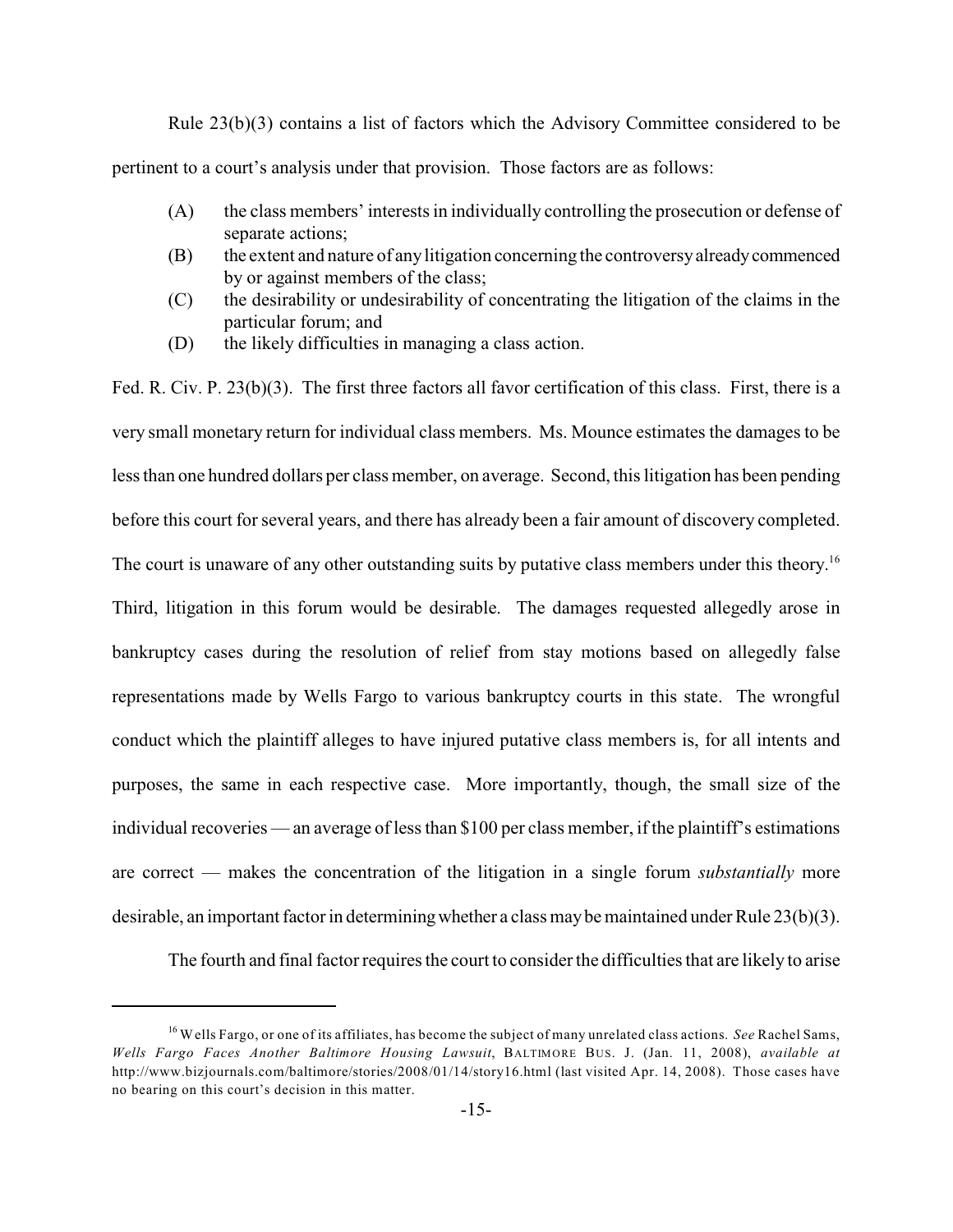in managing this class action. In doing so, the court must inquire how the case will be tried, including the substantive law issues which will control the outcome of the litigation. *See Castano v. Am. Tobacco Co.,* 84 F.3d 734, 741 (5th Cir. 1996) (quoting *Alabama v. Blue Bird Body Co.,* 573 F.2d 309, 316 (5th Cir. 1978)). While an inquiry into the difficulties likely to arise in this potential class action does not require the court to rule on the merits, it *does* require the court to look beyond the pleadings to understand the claims, defenses, relevant facts, and applicable substantive law. *Id.* at 744-45; see also O'Sullivan, 319 F.3d at 738.<sup>17</sup> The difficulties likely to arise in managing a class action premised on fraud or misrepresentation generally concern how the class representative will prove reliance for the class as a whole. That is because proof of reliance depends on individual factors relevant only to a particular victim, or a small group of victims. *See, e.g., Sandwich Chef of Texas, Inc. v. Reliance Nat. Indem. Ins. Co.*, 319 F.3d 205, 211 (5th Cir. 2003). It is upon this "difficulty" that Wells Fargo relies as its primary objection to the plaintiff's Motion.<sup>18</sup> To evaluate whether this reliance issue can be determined on a class-wide basis, we turn to Texas fraud jurisprudence, which is the substantive law applicable to the proposed class' fraud claims.

# *i. Proof of Reliance Under Texas Law*

Under basic tort theory, a plaintiff who wishes to assert a fraud or misrepresentation claim must demonstrate that a defendant's conduct was the proximate cause of the plaintiff's injury. Indeed, proximate cause is the glue that binds the conduct to the injury. In the context of fraud,

 $17$  It is important to note that this court makes absolutely no ruling on the merits of the plaintiff's case. Instead, the court must determine whether the issues likely to arise during trial on the merits (*e.g.,* reliance) will be *determinable* on a class-wide basis. The court expresses no opinion, one way or another, regarding whether the plaintiffs may actually be able to prove these issues at trial, or whether Wells Fargo may successfully disprove those issues.

<sup>&</sup>lt;sup>18</sup> Wells Fargo seems to contend that *no* class action is maintainable under Rule  $23(b)(3)$  where fraud is claimed. As discussed below, that argument is based upon Wells Fargo's flawed reading of *Sandwich Chef*, and it further ignores the other three factors of Rule  $23(b)(3)$  which all favor certification of the proposed class.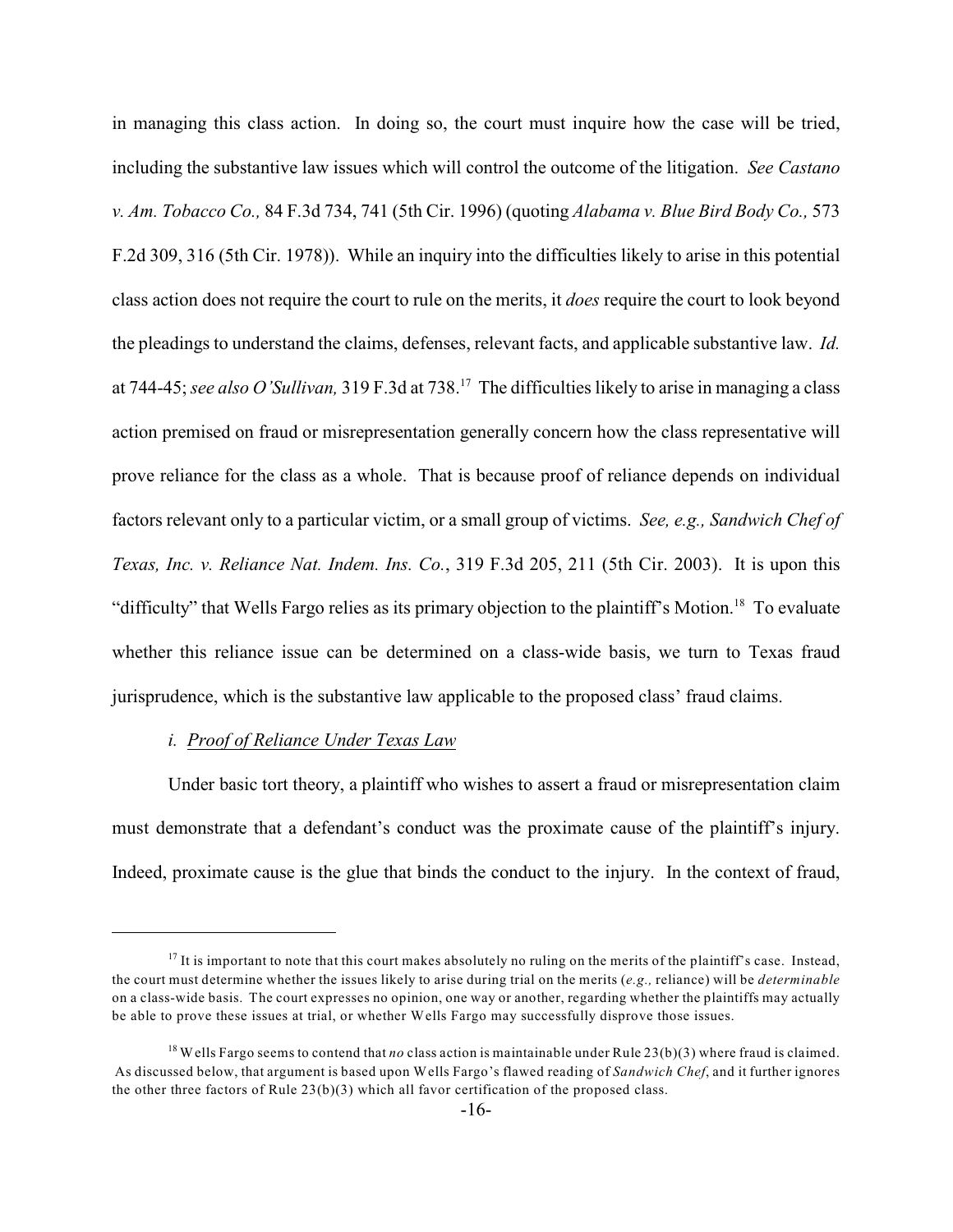proof of detrimental reliance may be used to establish proximate cause. Prosser explains the function of the reliance element as follows:

> The causal connection between the wrongful conduct and the resulting damage, essential throughout the law of torts, takes in cases of misrepresentation the form of *inducement of the plaintiff to act*, or to refrain from acting, to his detriment. *The false representation must have played a material and substantial part in leading the plaintiff to adopt his particular course*; . . . It is enough that the representation has had a material influence upon the plaintiff's conduct, and been a substantial factor in bringing about his action.

WILLIAM L. PROSSER, HANDBOOK OF THE LAW OF TORTS 714-15 (4th ed. West 1971) (emphasis added). It is perhaps because a false representation must play a "material or substantial" role in the victim's adopted course of action that Texas fraud jurisprudence requires proof of reliance to establish proximate cause of the plaintiff's injury. *See Trenholm v. Ratcliff*, 646 S.W.2d 927, 930 (Tex. 1983). Under Texas law, a claim for fraud is established by proving that: (1) the defendant made a material representation; (2) it was false; (3) when the defendant made the false representation, he knew it was false or made it recklessly without any knowledge of its truth and as a positive assertion; (4) upon making the false representation, the defendant intended that it should be acted upon by the party; (5) **the victim acted in reliance upon it**; and (6) the victim thereby suffered injury. *Id.* (emphasis added). Similarly, a claim for negligent misrepresentation requires proof that: (1) the representation is made by a defendant in the course of his business, or in a transaction in which he has a pecuniary interest; (2) the defendant supplies "false information" for the guidance of others in their business; (3) the defendant did not exercise reasonable care or competence in obtaining or communicating the information; and (4) the plaintiff suffers pecuniary loss by **justifiably relying** on the representation. *See Federal Land Bank Ass'n v. Sloane,* 825 S.W.2d 439, 442 (Tex. 1991) (emphasis added).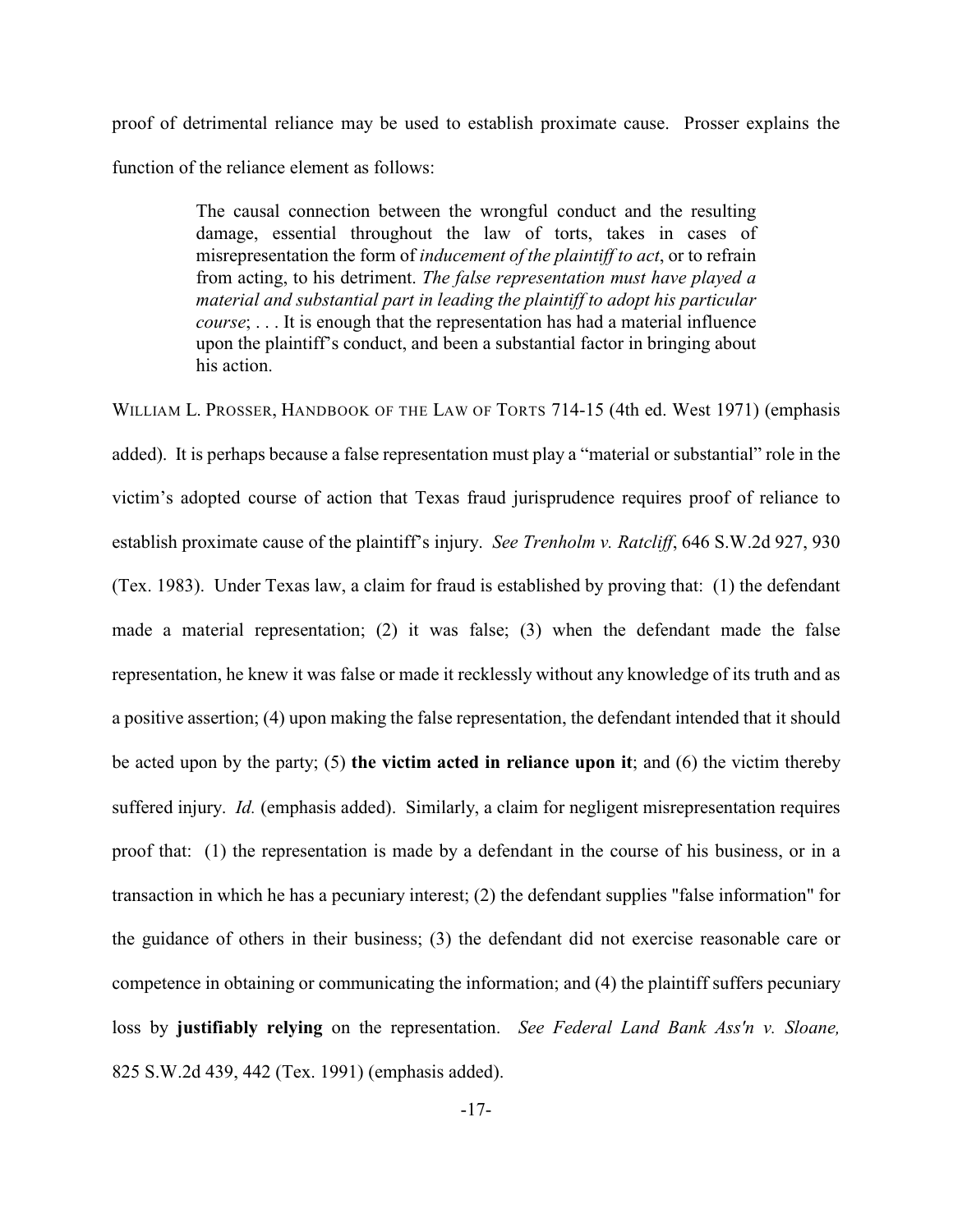It is not *always* the case, however, that a plaintiff claiming fraud or negligent misrepresentation under Texas law will have to prove *actual and direct* reliance upon the defendant's false representations. *Ernst & Young, L.L.P. v. Pac. Mut. Life Ins. Co.,* 51 S.W.3d 573, 578 (Tex. 2001). As the Texas Supreme Court has recently explained, the standard in Texas is quite different:

> [W]here a party makes a false representation to another with the *intent or knowledge that it should be exhibited or repeated to a third party for the purpose of deceiving him*, the third party, if so deceived to his injury, can maintain an action in tort against the party making the false statement for the damages resulting from the fraud.

*Id.* (quoting *American Indem. Co. v. Ernst & Ernst,* 106 S.W.2d 763, 765 (Tex. Civ. App.—Waco

1937, writ ref'd)) (emphasis added). In this regard, Texas jurisprudence is consistent with the

Restatement (Second) of Torts:

One who makes a fraudulent misrepresentation is subject to liability to the persons *or class of persons* whom he intends *or has reason to expect* to act or to refrain from action in reliance upon the misrepresentation, for pecuniary loss suffered by them through their justifiable reliance in the type of transaction in which he intends or has reason to expect their conduct to be influenced.

Restatement (Second) of Torts § 531 (1977) (emphasis added).

While reliance is an essential element of a claim for fraud or misrepresentation under Texas law, a fraud victim's reliance on a fraudfeasor's misrepresentations may be inferred from circumstantial evidence. *Matis v. Golden,* 228 S.W.3d 301, 311 (Tex. App.—Waco 2007, no pet. h.) (quoting *Ernst & Young,* 51 S.W.3d at 577). Similarly, there is no requirement under Texas law that a direct relationship exist between the plaintiff and the defendant. *See id.* at 306 (affirming a judgment against two defendants for fraud where the plaintiffs learned of the misrepresentations indirectly through a chain of communications). A defendant may be liable for fraud or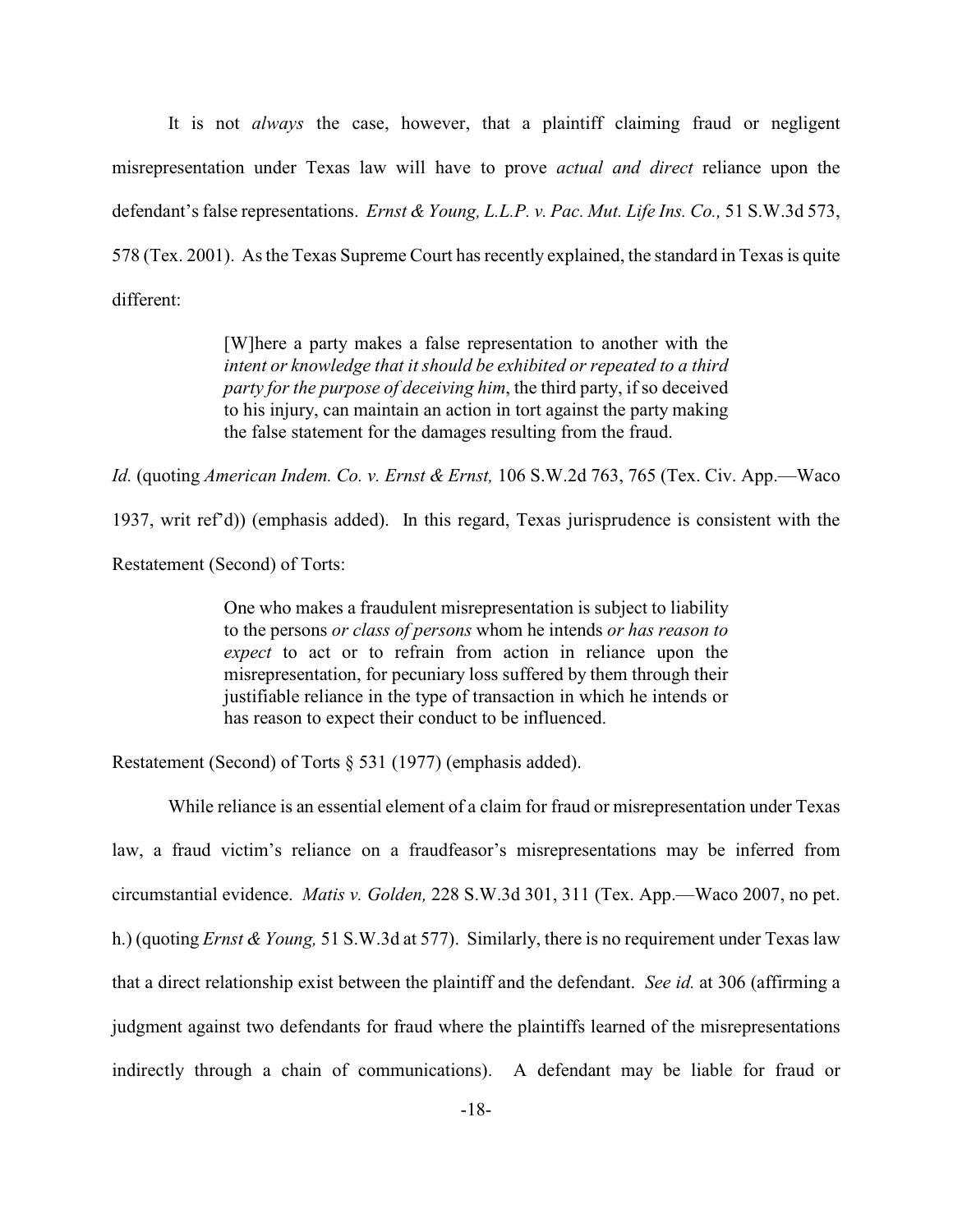misrepresentation even when other factors may have contributed to the victim's loss — that is to say, a defendant's false or misleading statement need not be the *only* inducer of the plaintiff's course of action which led to the injury. *See Marburger v. Seminole Pipeline Co.,* 957 S.W.2d 82, 86 (Tex.App.—Houston[14th Dist.] 1997, no writ) (holding that reliance may be proven by showing that the victim was induced by several factors, *including* the defendant's representation); *see also Ferguson v. Security Life of Denver Ins. Co.,* 966 F. Supp. 597, 604 (N.D. Tex. 1998). "Fraud exists where the false representation was made with the intent of reaching and deceiving a third person and thereby caused that third party injury; privity is not required between the fraudfeasor and the person he is trying to influence to establish a fraud claim." *Matis,* 228 S.W.3d at 306 (quoting *In re Enron Corp. Securities, Derivative & "ERISA" Litigation,* 388 F. Supp. 2d 780, 784 (S.D. Tex. 2005)) (internal quotations omitted).

The lynchpin of Wells Fargo's argument here is premised on its contention that the plaintiff has to prove up each class member's reliance. But Texas fraud jurisprudence — not discussed by Wells Fargo — does not require direct evidence of each fraud victim's actual reliance. *See Matis,* 228 S.W.3d at 306. "Fraud is usually not discernible by direct evidence and is usually so covert or attendant with such attempts at concealment as to be incapable of proof other than by circumstantial evidence." *Id.* (quoting *Cotten v. Weatherford Bancshares, Inc.,* 187 S.W.3d 687, 707 (Tex.App.—Fort Worth 2006, pet. denied)). In *Matis*, for example, two of the three fraud plaintiffs were not present at trial. *See Matis*, 228 S.W.3d at 306. The trial court sustained the defendants' objection and excluded the present plaintiff's testimony regarding the two absent plaintiffs' reliance. *Id.* n.1. That exclusion notwithstanding, the court of appeals found the evidence in the record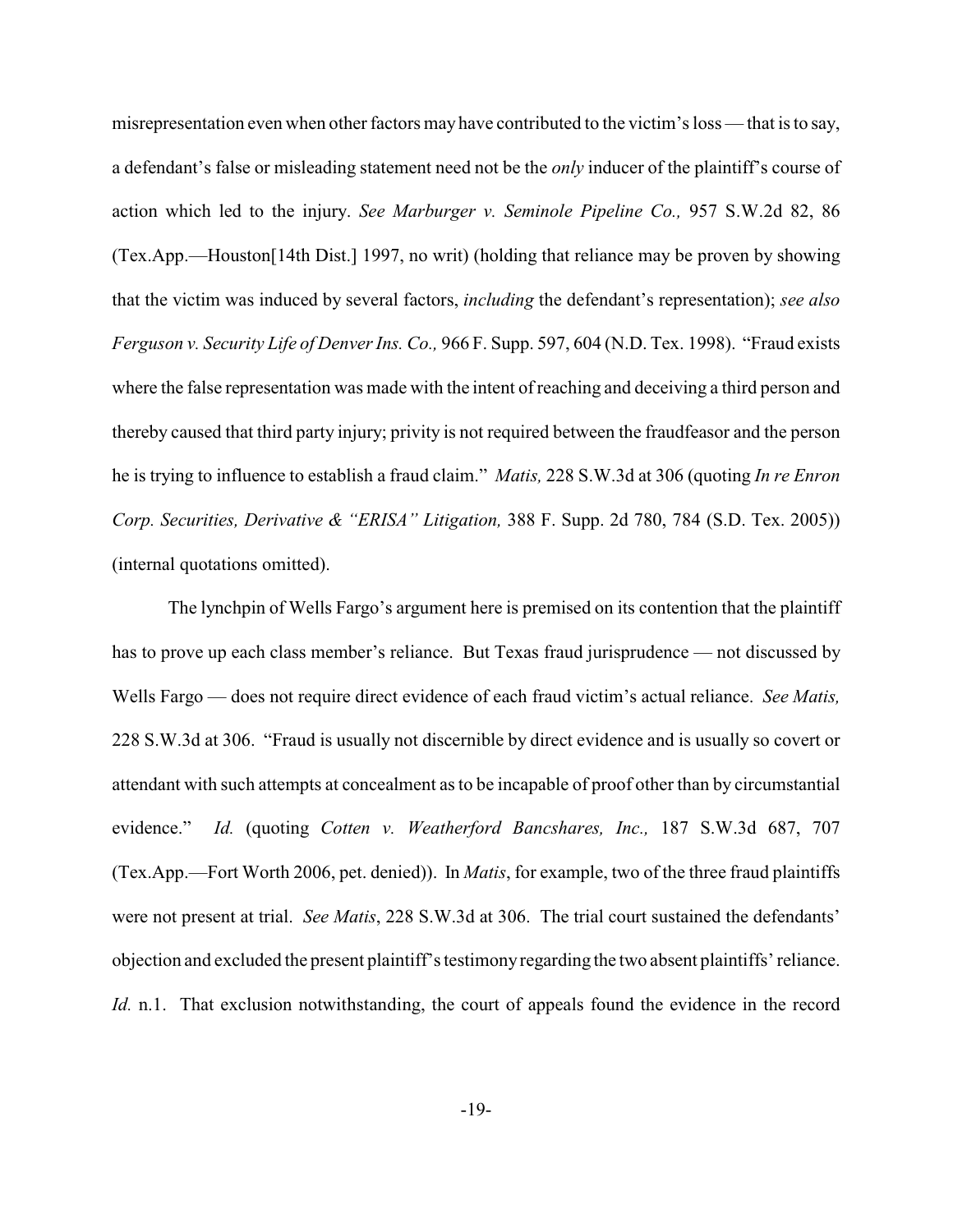sufficient to affirm the judgment in favor of *all three* plaintiffs. *See id.* at 306-07. 19

In accordance with Texas law, the class members' reliance in this case may be established by circumstantial evidence and without individual proof of each member's reliance. If the plaintiff can carry her burden of proof using circumstantial evidence, individual proof of reliance may not be necessary at trial.<sup>20</sup> In this case, the plaintiff has presented evidence of a standard form of order used by Wells Fargo in all cases where Brice represented Wells Fargo in moving for relief from stay. These orders constitute circumstantial evidence that the class (as a whole) relied on Wells Fargo's allegedly misrepresented fees. Whether this circumstantial evidence will be sufficient to meet the plaintiff's burden at trial is not now in issue. For the purposes of class certification under Rule 23(b)(3), the court need only conclude that the issue is *"determinable* on a class-wide basis" so that it will not predominate over other issues common to all class members. *See Bratcher v. Nat'l Std. Life Ins. Co. (In re Monumental Life Ins. Co.),* 365 F.3d 408, 421 (5th Cir. 2004) (emphasis

<sup>&</sup>lt;sup>19</sup> The present plaintiff testified about the defendants' representations, in general, without discussing who may have relied upon them. *Id.*

 $^{20}\rm{Ms}$  . Mounce has indicated that she can present circumstantial evidence of reliance sufficient to meet the Texas causation standard espoused above. The standard forms of order memorializing stipulations between Wells Fargo and the putative class members provide *some* circumstantial evidence that the entire class relied upon Wells Fargo's alleged misrepresentations. Once a bankruptcy court endorsed Wells Fargo's form of order modifying the stay in a particular case, that endorsement converted what Wells Fargo *alleged* to be a reasonable fee into an order of the court *directing* a debtor to pay those fees. In *complying* with an order of the court, a debtor does not rely on the creditor's representations. The debtor, instead, relies upon the court's endorsement and complies with the court's directive to avoid civil or criminal sanctions. *See U.S. v. Sorrells,* 877 F.2d 346, 350 (5th Cir. 1989) (affirming the district court's contempt order after the defendant failed to comply with an *agreed* order compelling discovery and could not produce credible evidence establishing that compliance was impossible); *see also Litton v. Wachovia Bank (In re Litton),* 330 F.3d 636, 647 n.1 (4th Cir. 2003) (Shedd, J. dissenting) ("The bankruptcy court did not dismiss Mrs. Litton's Chapter 13 petition for failure to comply with a contractual obligation; rather, the dismissal was premised on Mrs. Litton's violation of the bankruptcy court's *order* memorializing a settlement. The bankruptcy court was authorized to interpret its own order, subject to the rule that its interpretation must be consistent with the Bankruptcy Code. . . . Thus, it is necessary to determine whether Mrs. Litton's proposed plan amounted to a modification or a cure in order to determine whether the bankruptcy court's interpretation of its own order comports with the substantive provisions of the Bankruptcy Code, not to divine the meaning of an ambiguous contract term.") (citing 11 U.S.C. § 105(a)); *see generally Gen. Elec Credit Corp. v. Timely Secretarial Serv., Inc. (In re Timely Secretarial Serv., Inc.),* 987 F.2d 1167 (5th Cir. 1993) (reversing the decision of a bankruptcy court to set aside an agreed order without giving the parties sufficient notice of the court's intention to do so under Federal Rule 60(b)).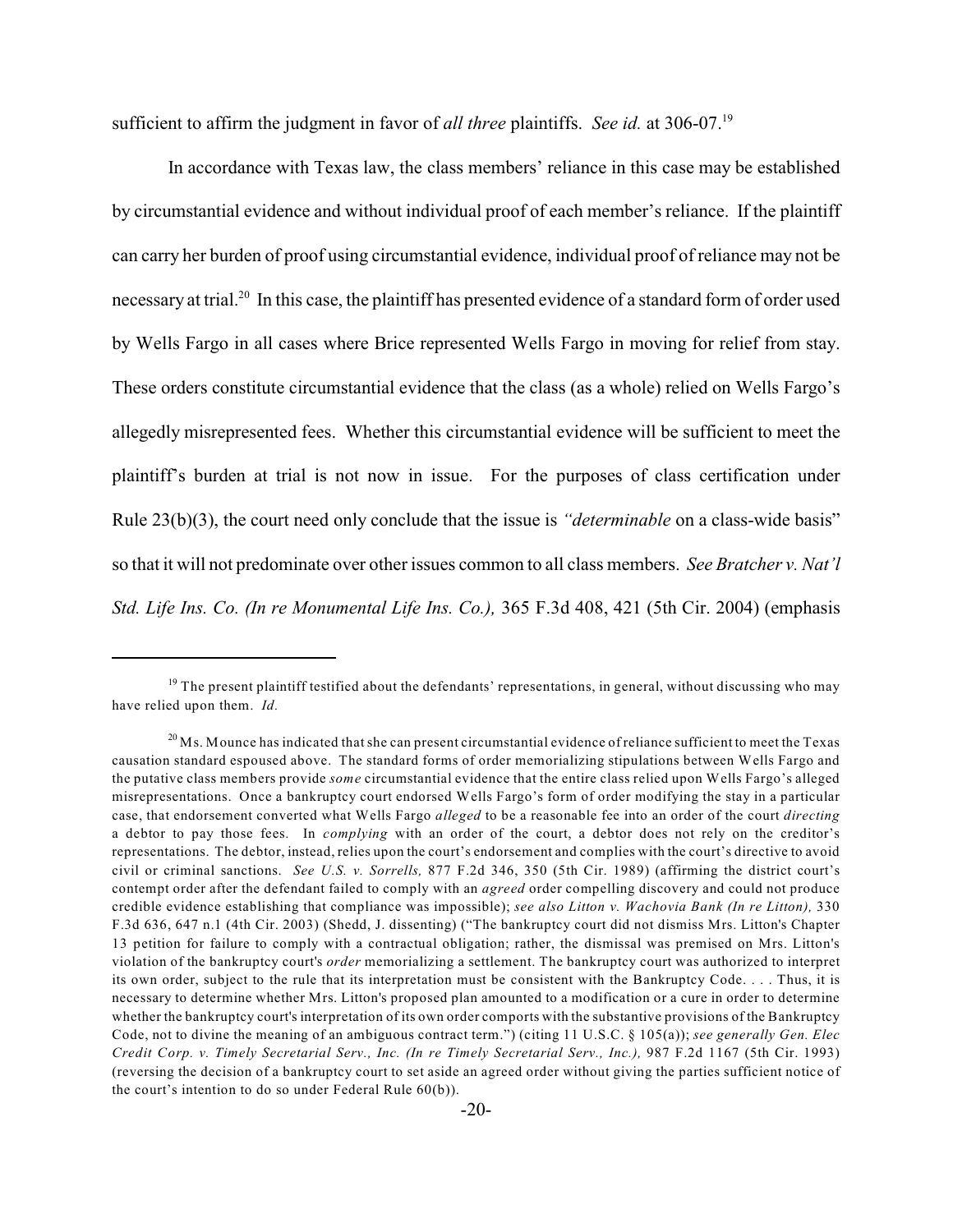added), *cert. denied*, 543 U.S. 870, 125 S.Ct. 277, 160 L.Ed.2d 117 (2004). That the court can easily do here.

Another issue likely to arise during trial on the merits of the plaintiff's fraud claim will be whether Wells Fargo made a false representation intending that the representation be relied upon by *someone* (*e.g.,* the debtor or the bankruptcy court). *See Ernst & Young,* 51 S.W.3d at 578. The plaintiff contends that Wells Fargo made the same representation in every case where it moved for relief from stay as part of its standard practice. The evidence in the record supports the finding that Wells Fargo, in fact, *has* engaged in a standard practice of representing the same amount of fees incurred in each case, regardless of the variation of circumstances surrounding that case. Wells Fargo's representations and state of mind are thus common issues affecting the class as a whole.

Yet another issue likely to arise is whether Wells Fargo "had information that would lead a reasonable man to conclude that there is a special likelihood that it will reach those persons and will influence their conduct." *Id.* at 581 (quoting Restatement (Second) of Torts § 531, cmt. d). Once again, what is in Wells Fargo's possession or realm of knowledge is an issue affecting the class as a whole. In this case, the evidence indicates that Wells Fargo obtained court orders (in substantially the same form) modifying the automatic stay with the same conditions for maintaining the stay, which included the requirement that the debtor pay Wells Fargo's attorneys' fees as set out in the order. Whether the existence of a court order requiring a debtor to pay Wells Fargo's attorneys' fees would lead a reasonable man to conclude that the debtor would be influenced to pay that fee, once again, is an issue best left for trial. For the purposes of this Motion, the court concludes that the issue is also determinable on a class-wide basis and will not require individual determinations for each class member.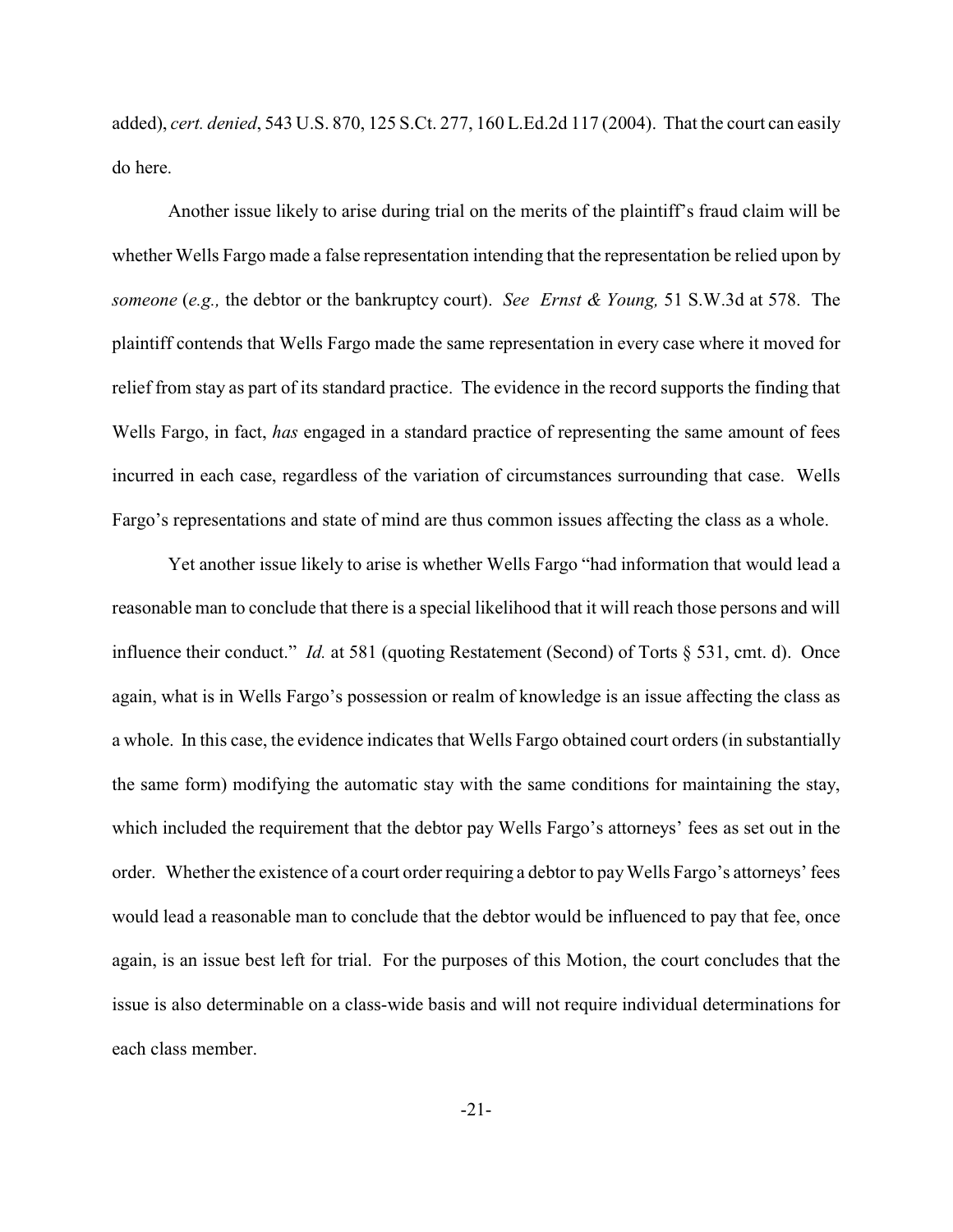# *ii. Sandwich Chef and the Target Wing Theory*

Texas fraud jurisprudence is thus flexible enough to allow a fraud plaintiff to establish reliance and proximate cause without resorting to direct evidence of each class member's actual reliance. Ignoring Texas law all together, however, Wells Fargo urges a stricter standard of causation in the context of class claims for fraud. This argument is based on a flawed reading of recent Fifth Circuit precedent. Wells Fargo invokes an out-of-context statement made in ruling on the certification of a class action premised on claims of civil fraud under the Racketeering Influenced and Corrupt Organization (RICO) Act. *Sandwich Chef of Texas, Inc. v. Reliance Nat. Indem. Ins. Co.*, 319 F.3d 205, 211 (5th Cir. 2003). The Fifth Circuit opened its opinion with this statement: "Fraud actions that require proof of individual reliance cannot be certified as Fed. R. Civ. P. 23(b)(3) class actions because individual, rather than common, issues will predominate." *Id.* However, the court, later in the opinion, substantially curbed the apparent breadth of that assertion, stating:

> [W]e disavow any intent to adopt a bright-line rule for establishing proximate cause in all or even most contexts. Nor do we foreclose the possibility that fraud upon a third party can constitute proof of reliance by a plaintiff under circumstances not present in today's case.

*See id.* at 223 n.13. The seemingly bright-line introductory statement of the *Sandwich Chef* opinion thus softens considerably in light of the facts ofthat case, the different substantive law applied in that case, and the Fifth Circuit's rationale for its holding. Closer review shows why *Sandwich Chef's* teachings shine little, if any, light on the present dispute, which is premised not on RICO fraud, but on fraud under Texas common law. The Fifth Circuit has not had the opportunity to discuss class certification in the context of Texas common law fraud. Perhaps it is for this reason that Wells Fargo ignores Texas law all together and instead relies primarily upon *Sandwich Chef* for its overly broad statement of law. In fact, *Sandwich Chef* is *not* applicable to the present case and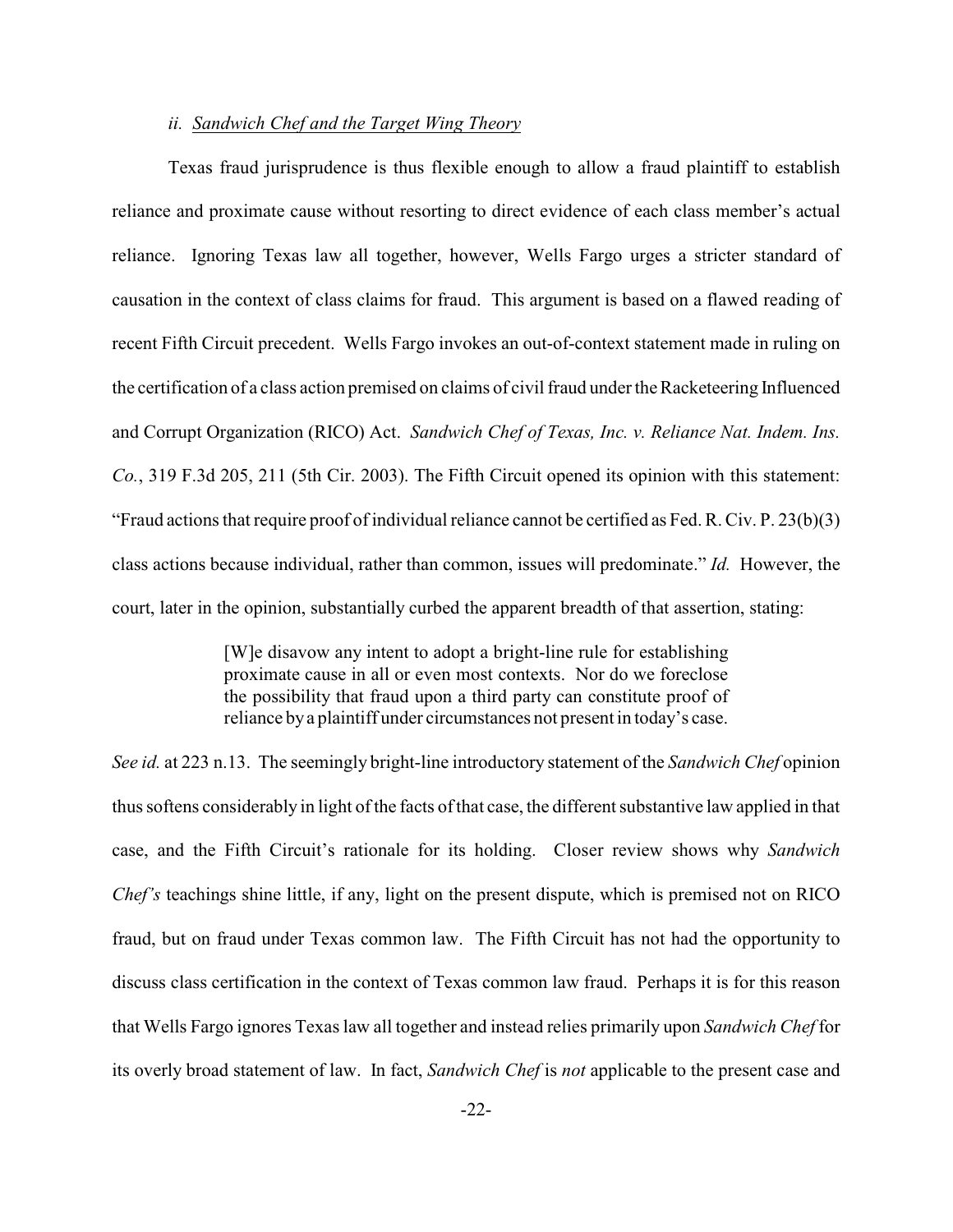its rationale is properly limited to class actions premised on RICO fraud claims.

The proposed class claimants in *Sandwich Chef* asserted claims of civil fraud under RICO. While Texas common law fraud has characteristics that are somewhat comparable to RICO fraud, the glaring differences between the two bodies of law cannot be ignored here. The Supreme Court discussed one such critical distinction in *Holmes v. Securities Investor Protection Corp.,* 503 U.S. 258, 268, 112 S.Ct. 1311, 1318, 117 L.Ed.2d 532 (1992); *see also Sandwich Chef,* 319 F.3d at 222; *Appletree Square I, L.P. v. W.R. Grace & Co.,* 29 F.3d 1283, 1286 (8th Cir. 1994). According to the Supreme Court, RICO fraud claims are cognizable only when the alleged racketeering activities bring about the alleged harm as a *direct and contemporaneous* consequence. *See Holmes,* 503 U.S. at 268, 112 S.Ct. at 1318*.* In other words, the racketeering activity must be more than merely the cause in fact of the injury. That is a considerably higher bar than that set for Texas fraud actions. For that reason alone, *Sandwich Chef* and its rationale do not apply here.

But even the stricter RICO causation standard is itself not uniform. RICO fraud jurisprudence contains an exception, commonly known as the target wing theory. *See Summit Properties Inc. v. Hoechst Celanese Corp.,* 214 F.3d 556, 561 (5th Cir. 2000). Under the "target wing theory," an *indirect* fraud or racketeering victim may establish the causal connection between the misconduct and injury without offering proof of reliance. *See id.* at 561. Said the *Summit* court in recognizing the target wing theory:

> In general, fraud addresses liability between persons with direct relationships—assured by the requirement that a plaintiff has either been the *target of a fraud* or *has relied upon the fraudulent conduct of the defendants*. The Fourth Circuit, recognizing the *target wing of these twin limits of liability*, held open the possibility that a plaintiff company may not need to show reliance when a competitor lured the plaintiff's customers away by fraud directed at the plaintiff's customers.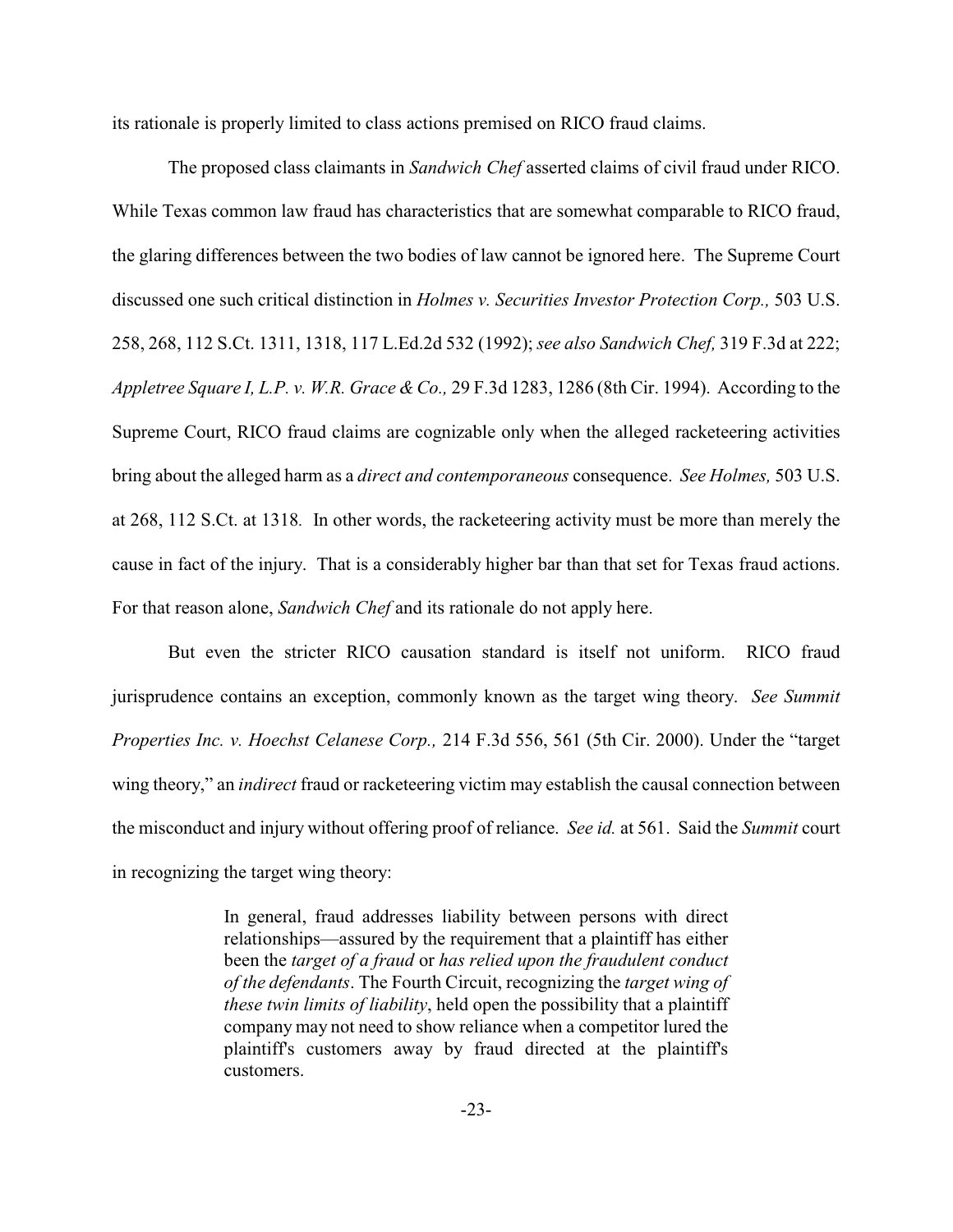*Id.* (citing *Mid Atlantic Telecom, Inc. v. Long Distance Servs., Inc.*, 18 F.3d 260, 263-64 (4th Cir. 1994)) (emphasis added). According to the *Summit* court, the "target wing" theory may apply where the victims establish that they were the targets of a fraudulent scheme visited upon some third party. <sup>21</sup> See Summit, 214 F.3d at 561. This "exception" to general RICO fraud liability rings of *constructive* reliance, analogous to stock purchasers' injury caused by misrepresentations made in the open market. *See id.* at 561 (citing *Basic Inc. v. Levinson*, 485 U.S. 224, 244-47, 108 S.Ct. 978, 99 L.Ed.2d 194 (1988)) ("An efficient market is a critical element of a market's role as an intermediary.").

Shortly after *Summit*, the Fifth Circuit applied the target wing exception in finding that a fraudulent scheme visited upon the plaintiff's *customers* was cognizable under RICO, despite the plaintiff's lack of opportunity to rely directly upon the defendants' misrepresentations. *See Procter & Gamble Co. v. Amway Corp.,* 242 F.3d 539, 565 (5th Cir. 2001). In *Procter & Gamble*, the plaintiff (P&G) claimed that the defendants had spread false rumors as part of a scheme to lure P&G's customers away by fraud. *Id.* Even though P&G itself had not relied on the defendants' false rumors, P&G successfully demonstrated that it had been the *target* of the fraud because the defendants specifically targeted P&G's customers with the intention of injuring P&G's competitive position.<sup>22</sup> For those reasons, said the Fifth Circuit, the injury alleged by the plaintiff was a direct and contemporaneous consequence of the fraudulent activity such that the "target wing" exception applied. *Id.*

<sup>&</sup>lt;sup>21</sup> The target wing theory was found not to be applicable on the facts of *Summit*, however, because the plaintiffs failed to raise the argument that they had been the targets of the defendants' fraudulent marketing scheme.

<sup>&</sup>lt;sup>22</sup> Actually, the court held that the plaintiff's complaint could not be dismissed under Rule 12(b)(6) considering the facts alleged and in light of the target wing theory. *See id.* That reasoning is applicable here where the court need not rule on the merits but only determine whether there is a case to be made under the target wing theory in the event that there is a trial on the merits in the future.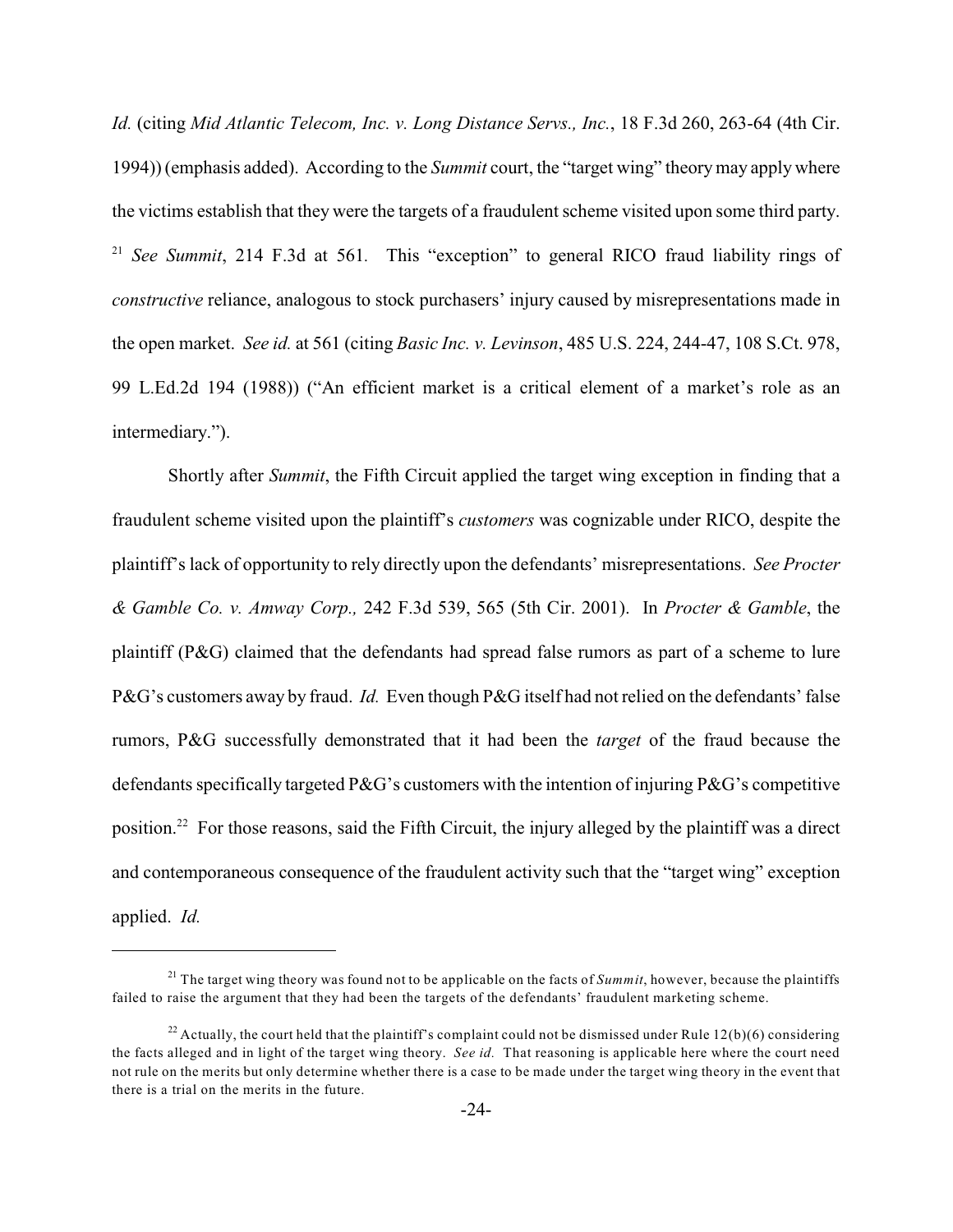The facts of *Sandwich Chef*, however, did not support the same application of the target wing theory. In that case, several insurance policy holders sought class certification of their RICO civil fraud claims against several insurance companies and the National Council on Compensation Insurance ("NCCI") — an organization which corresponded regularly with state insurance regulators regarding legal rates. *Sandwich Chef,* 319 F.3d at 211. The basis of the plaintiffs' complaint was that their insurance companies defrauded them by charging inflated rates.<sup>23</sup> As a defense to the class action, the defendants argued that each insurance policy was derived from individual negotiations, making class-wide reliance a highly individualized issue. *See id.* at 213. To avoid the issue of proving each *class member's* reliance, the plaintiffs proposed a "fraud-on-the-regulator" theory, alleging instead that the defendants had defrauded the *state regulators* into approving illegally inflated rates, and that the mere act of approving these rates caused the plaintiff policyholders' injuries. *Id.* at 214. The Fifth Circuit rejected this theory. *See id.* at 216-17. In the context of RICO fraud claims, said the court, the target wing exception applies only in narrow circumstances so as not to unnecessarily broaden the scope of RICO's coverage. *See id.* at 220. As the court explained, this

<sup>&</sup>lt;sup>23</sup> The plaintiffs in that case had purchased insurance policies from several defendant insurance companies. *See id.* at 212-13. The insurance companies then billed the plaintiffs at rates beyond what the plaintiffs thought to be legal. Sensing that they had been defrauded, the plaintiffs sued the insurance companies and the NCCI. To get around the need to prove actual reliance on the defendants' misrepresentations, the plaintiffs turned to the target wing theory and laid out the relationship as follows: First, the insurance carriers reported their rates to NCCI. *Id.* at 212. Then, NCCI reported the filed rates to state regulators. The state regulators, then, according to the plaintiffs, relied upon NCCI to review the rates filed by the insurance carriers to ensure that the rates were within the legal limits and that policy holders were not being overcharged. The plaintiffs averred that NCCI knew of the overcharges but, due to some alleged collusion with the insurance carriers, never disclosed the overcharges to the state regulators. The plaintiffs claimed to have relied directly upon the state regulators' approval of, or acquiescence in, the filed rates as lawful, and they further argued that the regulator's "approval" had been procured by the defendants' fraud. *Id.*

The defendants urged, as a defense, that the plaintiffs' alleged injury could not have been proximately caused by reliance on the fraud-tainted approval of the regulators. Said the defendants, the plaintiffs purchased these policies not merely over the counter based on what the state regulators allowed, but rather, only after extensive individualized negotiations. These negotiations, according to the defendants, included face-to-face meetings, telephone conversations, and correspondence varying in form from transaction to transaction. *Id.* at 213. The defendants objected to the plaintiffs' motion for class certification, arguing that their defenses required individual proof based on each transaction which would predominate over the common issues of law and fact. *Id.*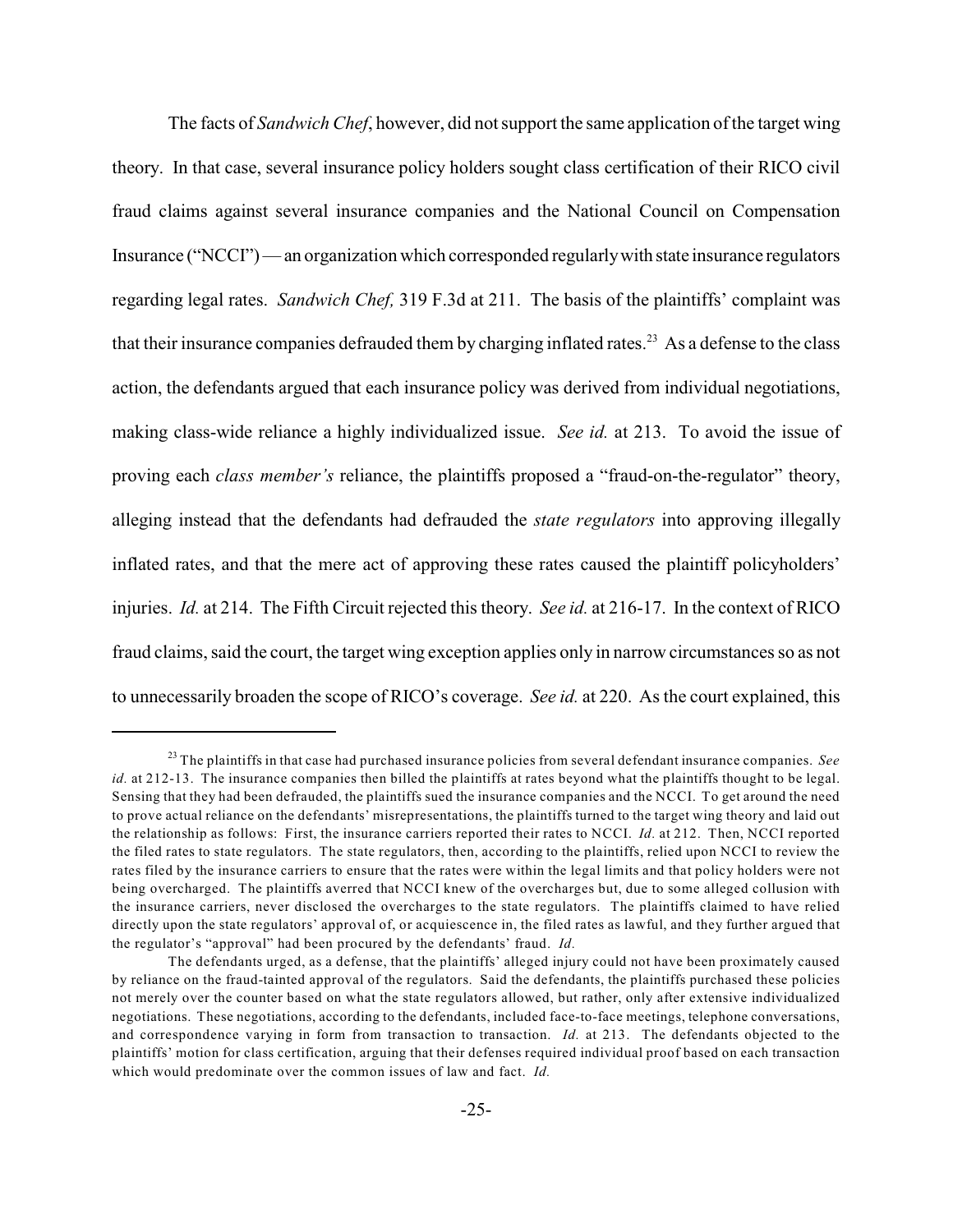narrow application stems *not* from the nature of the target wing theory itself (because the target wing theory is not confined to RICO actions), $^{24}$  but from the foundational goals inherent in RICO jurisprudence. Said the court, "*Holmes* . . . teaches that a RICO plaintiff must show a 'direct relation between the injury asserted and injurious conduct alleged[,]' and that a RICO predicate act 'visited upon a third person' is generally too remote to permit a recovery from a person who complains of injury flowing from that act." *Sandwich Chef,* 319 F.3d at 222-23 (quoting *Holmes,* 503 U.S. at 268, 112 S.Ct. at 1311). *Summit* and *Procter & Gamble* were consistent with *Holmes* <sup>25</sup> in that respect, and the *Sandwich Chef* court's summaries of those cases are instructive here:

> In *Mid Atlantic* and *Procter & Gamble* there were direct and contemporaneous relationships between the acts of fraud directed against the third parties and the harm the plaintiffs incurred. When Mid Atlantic's customers relied on fraudulent communications about rates, it had to lower its charges to avoid losing them as customers. When Procter & Gamble's competitor spread false rumors, it lost sales due to customer boycott. *The risks of injuries arose in both* Mid Atlantic *and* Procter & Gamble *as direct and contemporaneous results of the allegedly fraudulent predicate acts.*

*Id.* at 223-24 (emphasis added).

The chain of causation proposed by the plaintiffs in *Sandwich Chef* did not satisfy this "direct

and contemporaneous" requirement. *See id.* at 224. The state insurance regulators' role was said

 $24$  While the term "target wing" does not appear in Texas fraud jurisprudence as such, the same basic concept — that proximate cause may be established through evidence other than direct proof of reliance — is commonly accepted in the context of Texas common law fraud and negligent misrepresentation. *See Ernst & Young,* 51 S.W.3d at 578; *American Indem. Co.,* 106 S.W.2d at 765; *Marburger,* 957 S.W.2d at 86 (Tex.App.—Houston[14th Dist.] 1997, no writ); *see also Ferguson v. Security Life of Denver Ins. Co.,* 966 F. Supp. 597, 604 (N.D. Tex. 1998); *In re Enron Corp. Securities, Derivative & "ERISA" Litigation,* 388 F. Supp. 2d 780, 785 (S.D. Tex. 2005); Restatement (Second) of Torts § 531 (1977).

<sup>&</sup>lt;sup>25</sup> The Fifth Circuit highlighted three reasons behind the *Holmes* court's conclusion: (1) the difficulty in determining damages attributable to the RICO violation as the relationship becomes more attenuated; (2) the complicated rules that may be required to apportion damages correctly without risking multiplicity of recoveries; and (3) the lack of justification for grappling with these problems in light of the more likely event that the directly injured parties would vindicate the rights of the more remote victims through direct law suits against the bad actors. *See id.* at 223. None of those reasons are implicated by the applicable law and the facts of the present case.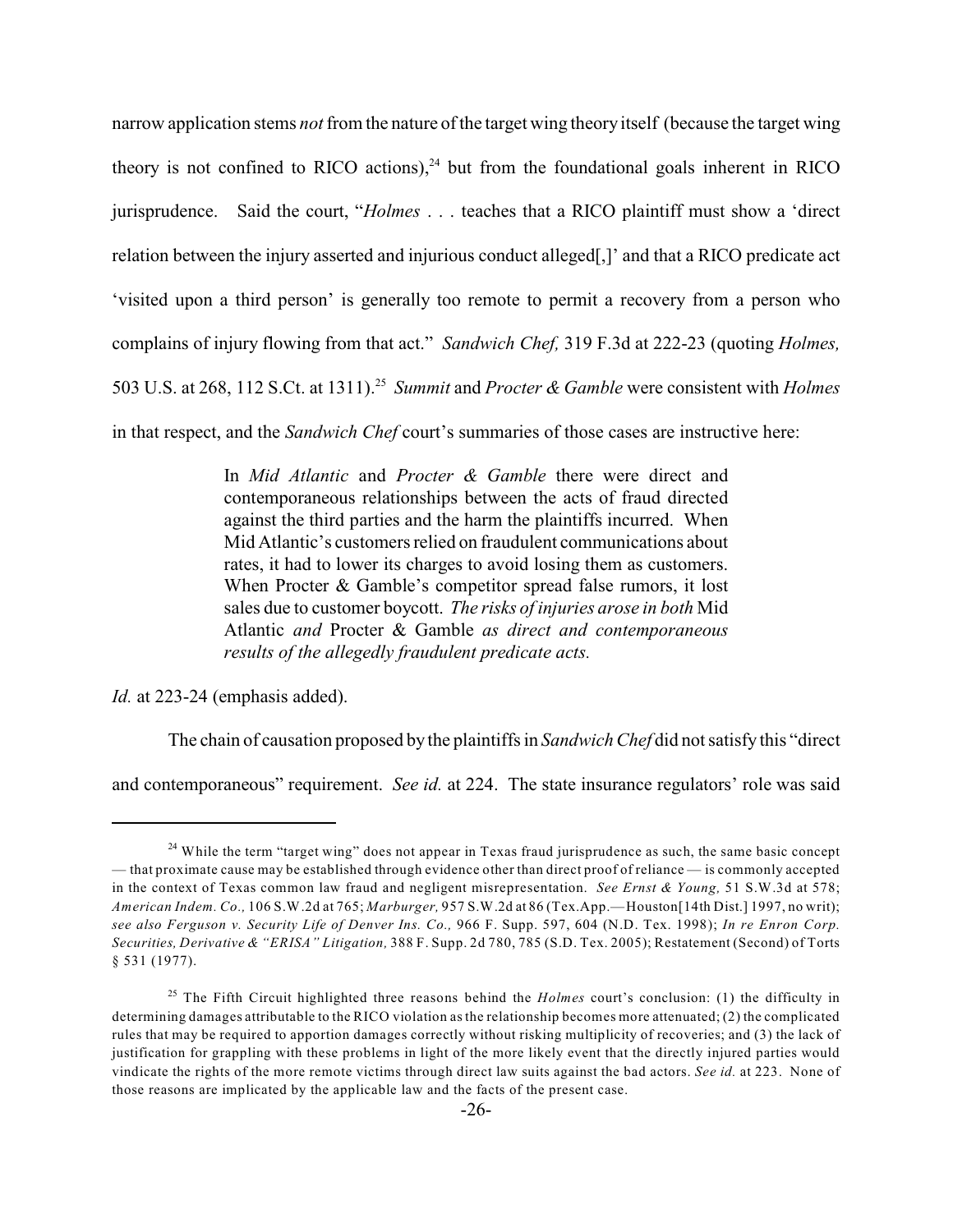to be too insignificant to bring about the plaintiffs' injury as a *direct and contemporaneous* consequence. *Id.* Because the Fifth Circuit dismissed the target wing theory under the facts present in *Sandwich Chef*, the plaintiffs' RICO class claims required proof of individual reliance. *See id.* The court thus concluded that certification of the class was inappropriate, finding that those individual issues of each class member's reliance would predominate over common issues. *See id.*

# *iii. Sandwich Chef Is Inapplicable.*

The narrow application of the target wing theory in the RICO context has no bearing on the present case. We have already discussed the distinction between Texas fraud jurisprudence and RICO fraud jurisprudence. A plaintiff claiming fraud under Texas common law may prove reliance by class members through circumstantial evidence. *See, e.g., Matis v. Golden*, 228 S.W.3d 301, 307 (Tex.App.—Waco 2007, no pet. h.) ("Therefore, we cannot agree that [two of the three plaintiffs/appellees] are not entitled to recover by virtue of being unable to appear and testify at trial.");*see also Marburger v. Seminole Pipeline Co.,* 957 S.W.2d 82, 86 (Tex.App.—Houston[14th Dist.] 1997, no writ); *Ferguson v. Security Life of Denver Ins. Co.,* 966 F. Supp. 597, 604 (N.D. Tex. 1998); *In re Enron Corp. Securities, Derivative & "ERISA" Litigation,* 388 F. Supp. 2d 780, 785  $(S.D.$  Tex. 2005).<sup>26</sup> The foundational principles of fraud under Texas law, thus, do not compel the

 $26$  That is not to say that fraud claims are easily maintainable as class actions under the Texas Rules of Civil Procedure. Texas Rules with respect to class action are virtually identical to the Federal Rules. *Compare* Fed. R. Civ. P. 23(b)(3) *with* Tex. R. Civ. P. 42(b)(3). The Texas Supreme Court has previously held that a class cannot be certified if proof of individual reliance was necessary *to prove actual damages. Henry Schein, Inc. v. Stromboe,* 102 S.W.3d 675, 694 (Tex. 2002) (quoting *Perrone v. General Motors Acceptance Corp.,* 232 F.3d 433, 440 (5th Cir. 2000)). That case is not applicable here for several reasons. First, the *Henry Schein* court was faced with, and decided, issues pertaining to Texas procedural law. This, however, is a federal court. This court is bound by Federal Rules and federal precedent interpreting those rules. We look to Texas case law only to determine the substantive law in Texas, as the claims asserted in this case arise under Texas common law. The *Henry Schein* court did not address the substantive issue of whether proximate cause between fraudulent acts and harm caused as a result may be proven without resorting to proof of actual reliance. Second, based on the facts in *Henry Schein*, the court presumed that actual reliance was the only method for establishing actual damages. In our case, there are several ways to calculate class members' actual damages, none of which will require proof of actual reliance. Third, just one year before the Texas Supreme Court issued the *Henry Schein* opinion, that same court issued the *Ernst & Young* opinion (discussed in the text above). In the *Henry Schein* opinion,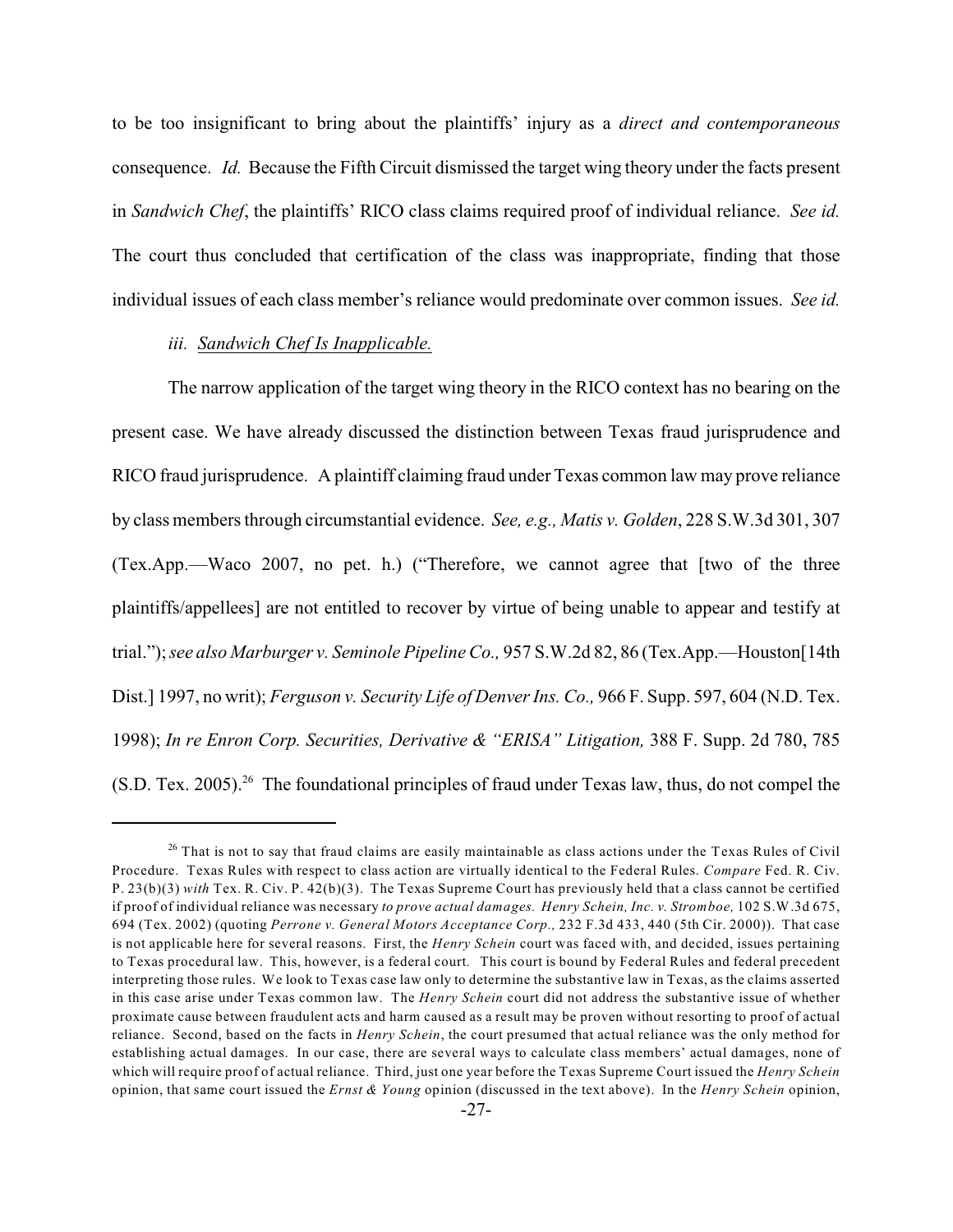same narrow application of the target wing theory as was held to be justified in the RICO context by the Fifth Circuit in *Sandwich Chef*. And even if they did, the facts of this case would likely fit within that narrow exception.<sup>27</sup> In all events, the reliance element of the plaintiff's fraud claim will not predominate over common issues affecting the class as a whole. Further, in light of the other three factors of Rule 23(b)(3), all of which favor class certification, the proposed class action would be superior to other available methods for fairly and efficiently adjudicating this controversy. *See* Fed. R. Civ. P. 23(b)(3).

Although disclosure of the true premiums to a regulator could *prevent* injury to the policyholders by prompting the regulator to interdict the carrier's attempt to bill at an inflated rate, concealment of the inflated premiums would not result in the direct and contemporaneous injury to the policy holder without the additional act of billing. *The regulator's reliance on the fraudulent act would not alone be enough to result in a direct and contemporaneous injury to a policyholder that satisfies RICO's proximate cause requirement.*

*Sandwich Chef,* 319 F.3d at 224 (emphasis added). Unlike the state regulator's limited role in *Sandwich Chef*, a bankruptcy court's role in the present case would be an *essential* factor inducing a debtor to pay the fees in accordance with the terms of the order. As an example, if a bankruptcy court ordered a debtor to pay a creditor's costs, what choice would that debtor have? The options are: compliance, appeal, or contempt. The state regulators did not carry this kind of authority in *Sandwich Chef*.

the court did not address (or even cite) the *Ernst & Young* opinion. Even if these two opinions contradict each other, this court need not reconcile that conflict, nor does this court need to make an "Erie guess" on the substantive law of Texas. The Texas Supreme Court, in *Ernst & Young*, answered the question. To the extent that these two opinions conflict, the opinion addressing substantive law (*Ernst & Young* ) is controlling in this case.

<sup>&</sup>lt;sup>27</sup> The Fifth Circuit rejected the "fraud-on-the-regulator" theory in *Sandwich Chef* because the state regulators played no substantial role in the relationship between the policy holder and its insurance carrier. Said the court:

A court retains the right to determine whether its orders were procured through fraud or misrepresentation and should grant relief accordingly. *See Leber-Krebs, Inc. v. Capitol Records,* 779 F.2d 895, 899-900 (2d Cir. 1985). Upon issuing an order, a bankruptcy court accepts the representations made on the records (or in the form of order itself) and relies upon the veracity of each party's contentions. *See, e.g.,* Fed. R. Bankr. P. 9011(b); *see also* Fed. R. Civ. P. 11. In that regard, a debtor's presumed reliance on a creditor's misrepresentations to a court would not be entirely unlike an investor who is presumed to rely upon misrepresentations made by an unknown third party in the public market. *See Basic Inc. v. Levinson,* 485 U.S. 224, 246, 108 S.Ct. 978, 991, 99 L.Ed.2d 194 (1988).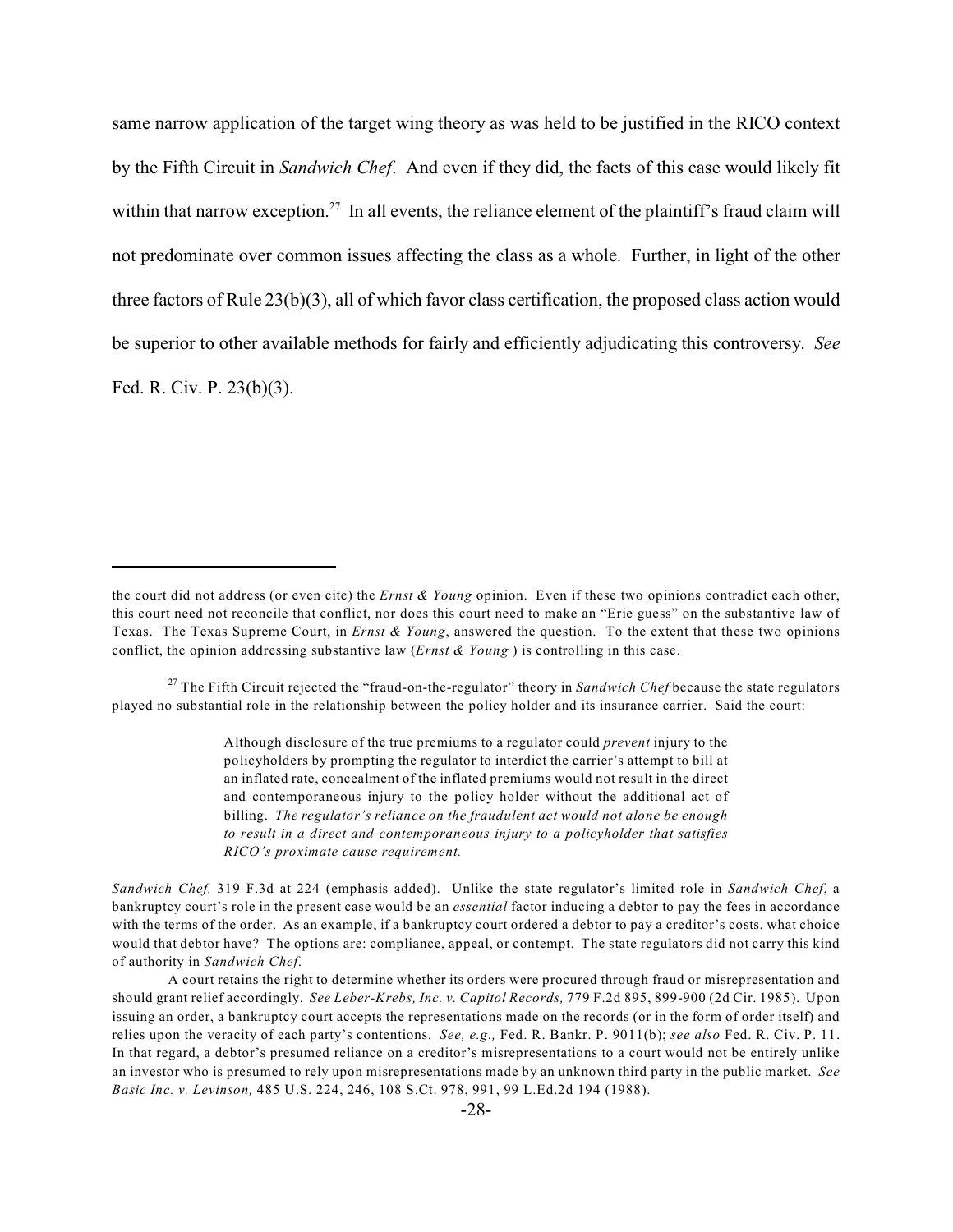### *iv. Other Issues of Predominance*

The court also concludes that the plaintiff will be able to establish damages on a class-wide basis using a simple calculation. This will not require the court to determine the harm caused to each individual class member based on each individual transaction. Ms. Mounce does not contend that each class member suffered varying degrees of injury based on the extent of each class member's reliance on Wells Fargo's alleged misrepresentations. Instead, the variation of damages depends entirely on what Brice actually billed Wells Fargo in each case, a factor having no relation to the reliance element. While these figures may vary in dollar amount from individual to individual, those amounts may be tabulated by means of discovery and, if liability is ultimately found and damages adjudged, a simple formula can allocate those damages accordingly without considering individual circumstances of each class member.

Wells Fargo also contends that its defenses of waiver, acquiescence, and estoppel require evidence ofindividual negotiations and courses of dealing, and so this court must consider the merits of its defenses on a case-by-case basis. True, the court must consider how the merits of the case will be tried before certifying a class under Rule 23(b)(3). Wells Fargo's argument, however, rings of the statute of limitations defense raised by the defendants and rejected by the Fifth Circuit in *Monumental Life*.

In *Monumental Life*, the defendants relied on a theory of constructive notice to demonstrate that several class members' claims were barred by the statute of limitations. The defendants in that case argued that some of the individual class members' claims were time barred, but that the court would need to consider individualized evidence to determine when each class member gained actual or constructive notice of his or her potential cause of action. *See Monumental Life,* 365 F.3d at 421.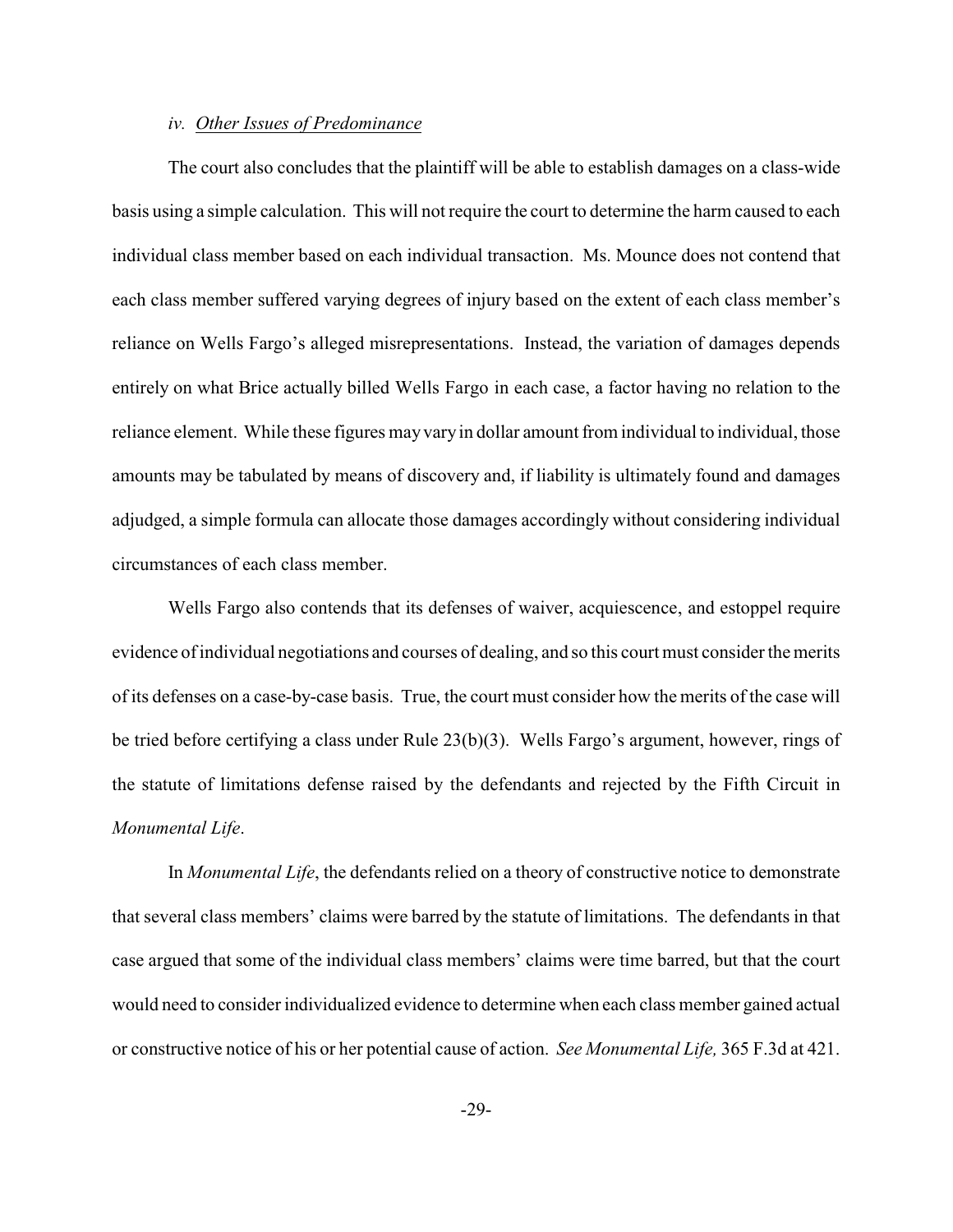The Fifth Circuit was not convinced that this individualized defense predominated, especially in the face of the defendants' alleged fraudulent concealment. *See id.* Instead, to determine whether the issue of each member's notice predominated over issues common to all class members, the Fifth Circuit employed a simple, but effective test: Is the issue determinable on a class-wide basis? *Id.*<sup>28</sup> The answer in that case was a resounding no. The plaintiffs demonstrated that "widespread publicity" sufficient to put a putative class member on constructive notice could be determined from national media sources, such as newspapers, rather than requiring individualized evidence. Because the defendants had not raised sufficient arguments against the use of nation-wide media sources, the Fifth Circuit concluded that constructive notice, while a valid defense applicable to individual class members, was nonetheless an issue that was determinable on a class-wide basis and so was not a bar to class certification. *See id.*

Likewise, Wells Fargo's defenses of waiver, estoppel, and acquiescence will not cause individual issues to predominate. First, as discussed *supra*, individual negotiations and courses of dealing will not be relevant if, as the plaintiff contends here, the agreements were memorialized and entered as an order of the court. The plaintiffs' reliance, then, would not be on the underlying agreement but, instead, on the court order which memorialized that agreement. The court already concluded that Wells Fargo's standard form of order was employed in all of the class members' bankruptcy cases. The primary factor inducing the class to pay Wells Fargo's allegedly misrepresented attorneys' fees is thus common to the class as a whole.<sup>29</sup> In the same vein, the court

<sup>&</sup>lt;sup>28</sup> While the court in *Monumental Life* discussed the standards under Rule  $23(b)(2)$ , the court of appeal's message is equally applicable to the case at bar.

 $29$  That is not to say that the circumstances surrounding every class member's bankruptcy case will be identical. Surely, there will be *some* variance from case to case. Common to every case, however, are the orders modifying stay and directing the class members to pay Wells Fargo a sum of \$600 for attorneys' fees incurred in prosecuting its motions for relief from stay. Recall that Texas law does not require an inducing factor to be the *only* such factor causing a fraud